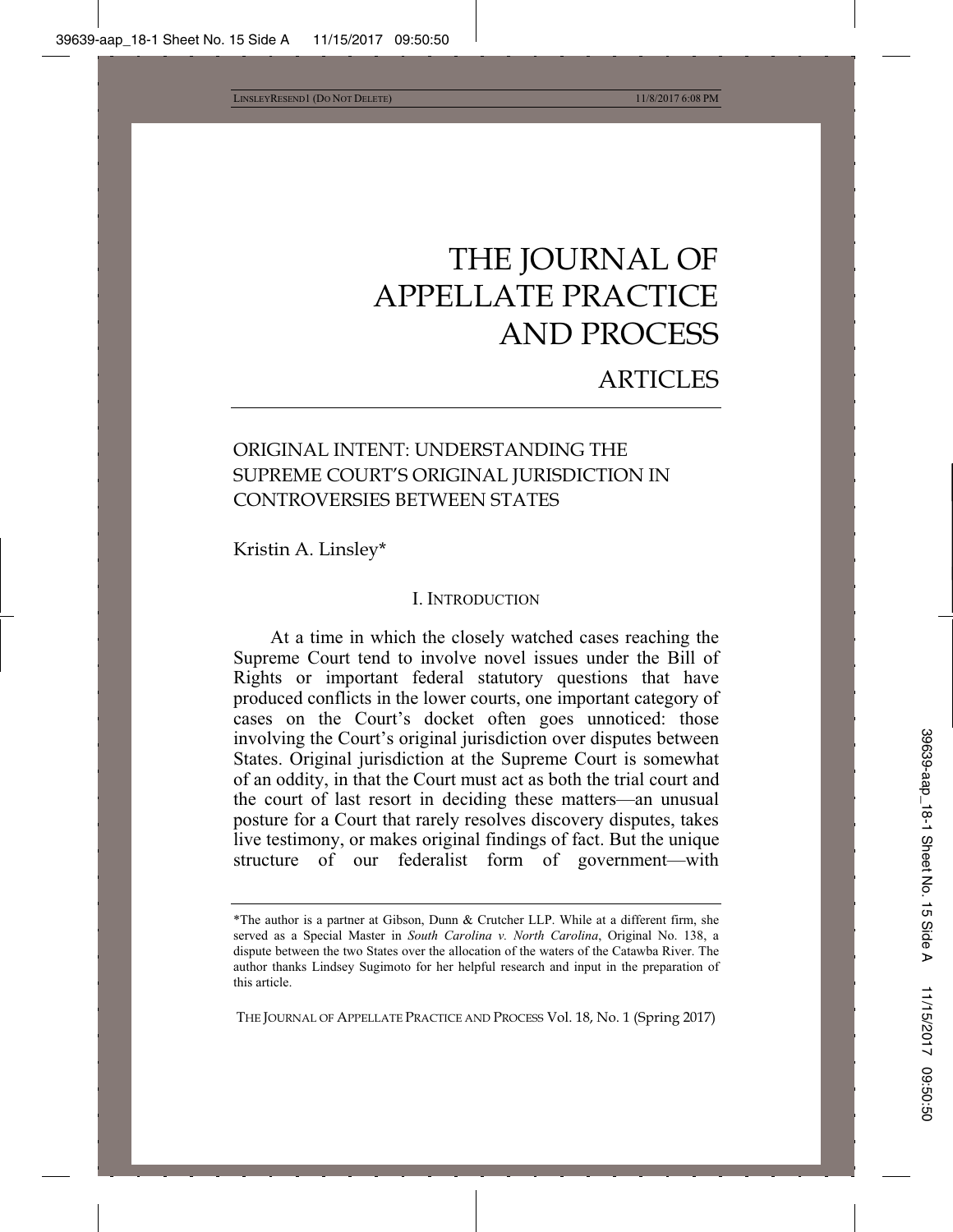subordinate sovereigns losing some aspects of their separate sovereignty upon joining the union but retaining others—called for a unique judicial structure in which disputes between these subordinate sovereigns could be resolved in a way that avoided the partisan state court systems and accorded the States the dignity to which their sovereign status entitled them.

Although Article III also created other bases for the Court's original jurisdiction, this article focuses on disputes between States, which from the inception have been the mainstay of the Court's original jurisdiction jurisprudence, and have represented the strain of Article III power consistently reserved for exclusive resolution by the Court. Several features of the Court's original jurisdiction distinguish it from the Court's "appellate" docket a term that is used broadly to describe its review of cases originating in the lower federal courts or the state courts, and that includes both the Court's certiorari jurisdiction and, in earlier years, appeals as of right in certain categories of cases.

First, the history of, and rationale for, the Court's original jurisdiction are central to the manner in which the Court has defined the contours of the jurisdiction. Part II of this article explores the background of the grant of original jurisdiction in Article III, the manner in which that grant has been construed and defined in disputes between States, and the early history of the Court's exercise of original jurisdiction. As this history shows, the Court consistently has given great weight to the historical and structural rationale for its original jurisdiction in determining how that jurisdictional grant should be exercised and applied.

Second, in part because of this historical and structural context, the Court's original jurisdiction has produced very different issues and rules than has its ordinary appellate docket. Because the very nature of original jurisdiction requires the Court to act as a trial court and as a court of last resort, the rules for such cases are very different from either type of jurisdiction standing alone. The Federal Rules of Civil Procedure and the Federal Rules of Evidence, for example, are said to serve as "guides,"<sup>1</sup> but the Court is not bound to follow them, and a State

<sup>1.</sup> Sup. Ct. R. 17(2) (providing also that "[t]he form of pleadings and motions prescribed by the Federal Rules of Civil Procedure is followed" in original actions).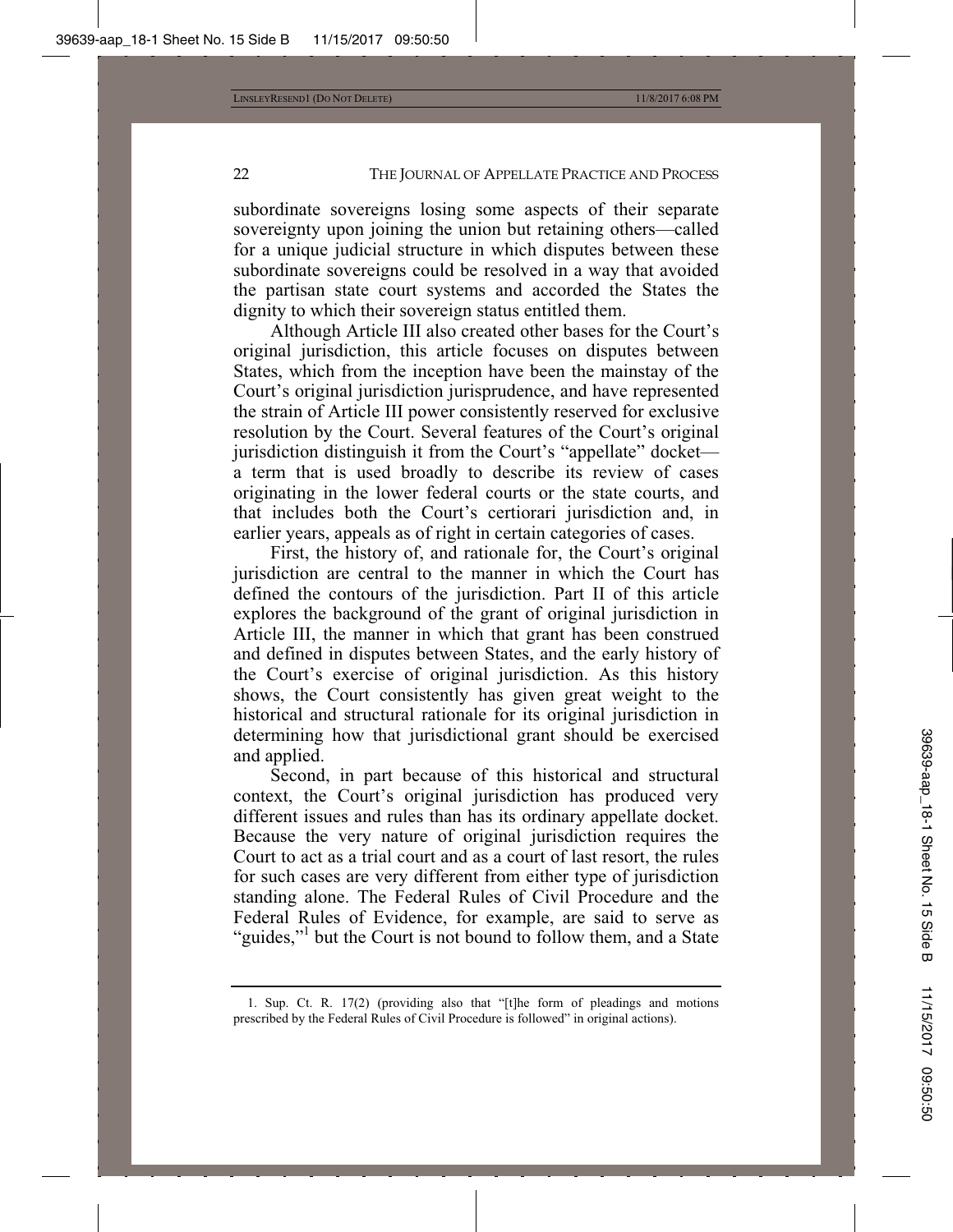seeking to invoke the Court's jurisdiction must seek the Court's leave to do so.<sup>2</sup> Further, the intensely time-consuming responsibilities of the trial court role create the potential that original jurisdiction cases could occupy an inordinate portion of the Court's limited resources, and could involve the Court in managing petty disputes between the States or their constituents. For precisely these reasons, the Court has guarded its original jurisdiction carefully, reserving the "delicate and grave"3 exercise of that jurisdiction for the narrow class of disputes that truly implicate the concerns that necessitated the constitutional grant. And to address the practical concerns, the Court frequently appoints Special Masters to assist with these cases.<sup>4</sup> Part III discusses some of these unique issues and practical concerns and the manner in which the Court has addressed them.

# II. THE SOURCE AND NATURE OF THE COURT'S ORIGINAL JURISDICTION

Article III, Section 1, of the Constitution states that the "judicial Power of the United States, shall be vested in one supreme Court, and in such inferior Courts as the Congress may from time to time ordain and establish."<sup>5</sup> Article III, Section 2, itemizes the specific categories of cases to which the "judicial Power" shall extend, including "Controversies between two or more States," and goes on to state that "[i]n all Cases affecting Ambassadors, other public Ministers and Consuls, and those in which a State shall be a Party, the supreme court shall have original jurisdiction."6

<sup>2.</sup> Sup. Ct. R. 17(3) (providing that "[t]he initial pleading shall be preceded by a motion for leave to file").

<sup>3.</sup> La. v. Tex., 176 U.S. 1, 15 (1900) (refusing to exercise original jurisdiction because the case was not in substance a controversy between states: original jurisdiction should be exercised only when "the necessity [i]s absolute and the matter in itself properly justiciable"); *see also* S.C. v. N.C., 558 U.S. 256, 267 (2010) (indicating that the Court will exercise its original jurisdiction "sparingly" and will "retain substantial discretion to decide whether a particular claim requires an original forum" (internal quotation marks omitted)).

<sup>4.</sup> *See, e.g.*, *S.C. v. N.C.*, 558 U.S. at 259 (noting that case had first been referred to a special master).

<sup>5.</sup> U.S. CONST. art. III, § 1.

<sup>6.</sup> U.S. CONST. art. III, § 2.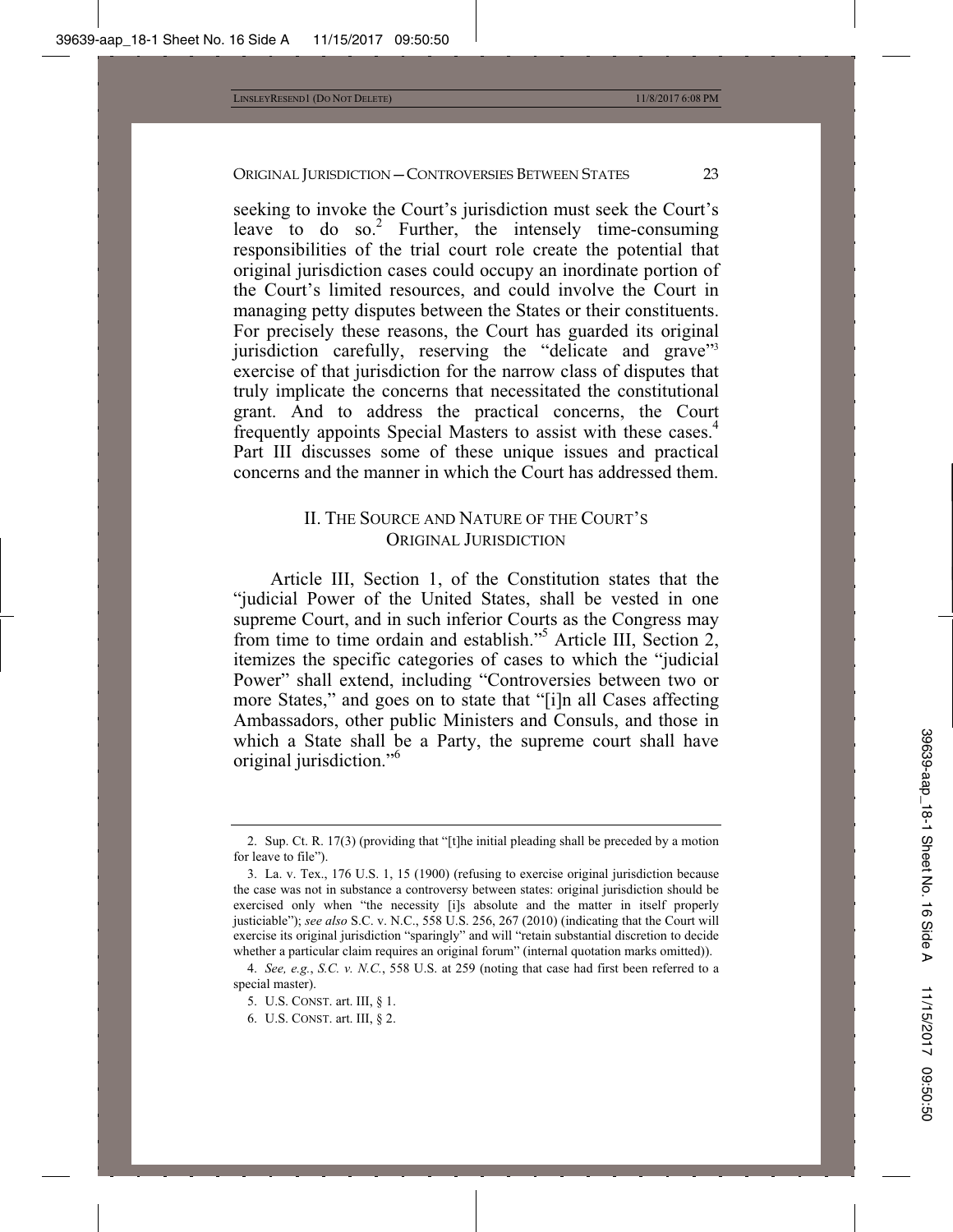#### *A. Nature of Original Jurisdiction*

The term "original" jurisdiction is distinguished from "appellate" jurisdiction. It means that the Court has "the power to hear and decide a lawsuit in the first instance"—in other words, to act as a trial court—whereas "appellate" denotes the power "to review the judgment of another court that has already heard the lawsuit in the first instance."<sup>7</sup> The distinction between "original" and "appellate" jurisdiction was a settled feature of English law at the time the Constitution was adopted. $8$  William Blackstone used the term "original jurisdiction" to describe the role of the king to resolve disputes between American provinces over the "extent of their charters" or similar matters: "Whenever also a question arises between two provinces in America, or elsewhere, as concerning the extent of their charters and the like, the king in his council exercises *original jurisdiction* therein, upon the principles of [feudal] sovereignty."<sup>9</sup> Although of course this type of original jurisdiction would not be the same as that exercised by the Court under Article III—given that the king, as the source of the charters that created certain rights (including boundaries) for American provinces before the Revolution, naturally would have been called upon to interpret those charters so long as England controlled the colonies—the reference nonetheless would have provided a model for similar resolution by a Supreme Court, particularly given that some royal charters continued to be relevant to such matters as boundaries even after the Constitution was ratified.<sup>10</sup>

<sup>7.</sup> WILLIAM. H. REHNQUIST, THE SUPREME COURT 31 (2001); *see also* THE FEDERALIST NO. 81, at 551 (Alexander Hamilton) (J.E. Cooke ed., 1961) (asserting that "the expressions 'appellate jurisdiction, both as to law and fact,' do not necessarily imply a re-examination in the supreme court of facts decided by juries in the inferior courts").

<sup>8.</sup> *See, e.g.*, 1 WILLIAM BLACKSTONE, COMMENTARIES \*231 (1809) (indicating that the privy council acted as a "court of appeal" in some cases, and that appeal to the king himself was also possible).

<sup>9.</sup> *Id*. (emphasis in original); *see also* Wis. v. Pelican Ins. Co., 127 U.S. 265 (1888), *overruled in part by* Milwaukee Cnty. v. M.E. White Co., 296 U.S. 268 (1935).

<sup>10.</sup> Even the current borders between some of the states continue to be guided by royal charters, except that now these charters are interpreted by the Supreme Court instead of the crown. *See, e.g.*, Ga. v. S.C., 497 U.S. 376, 380–81 (1990) (noting that the boundary between the two states, originally defined in 1732 by letters patent issued by the crown, was clarified in the 1787 Treaty of Beaufort, which continues to define the boundary).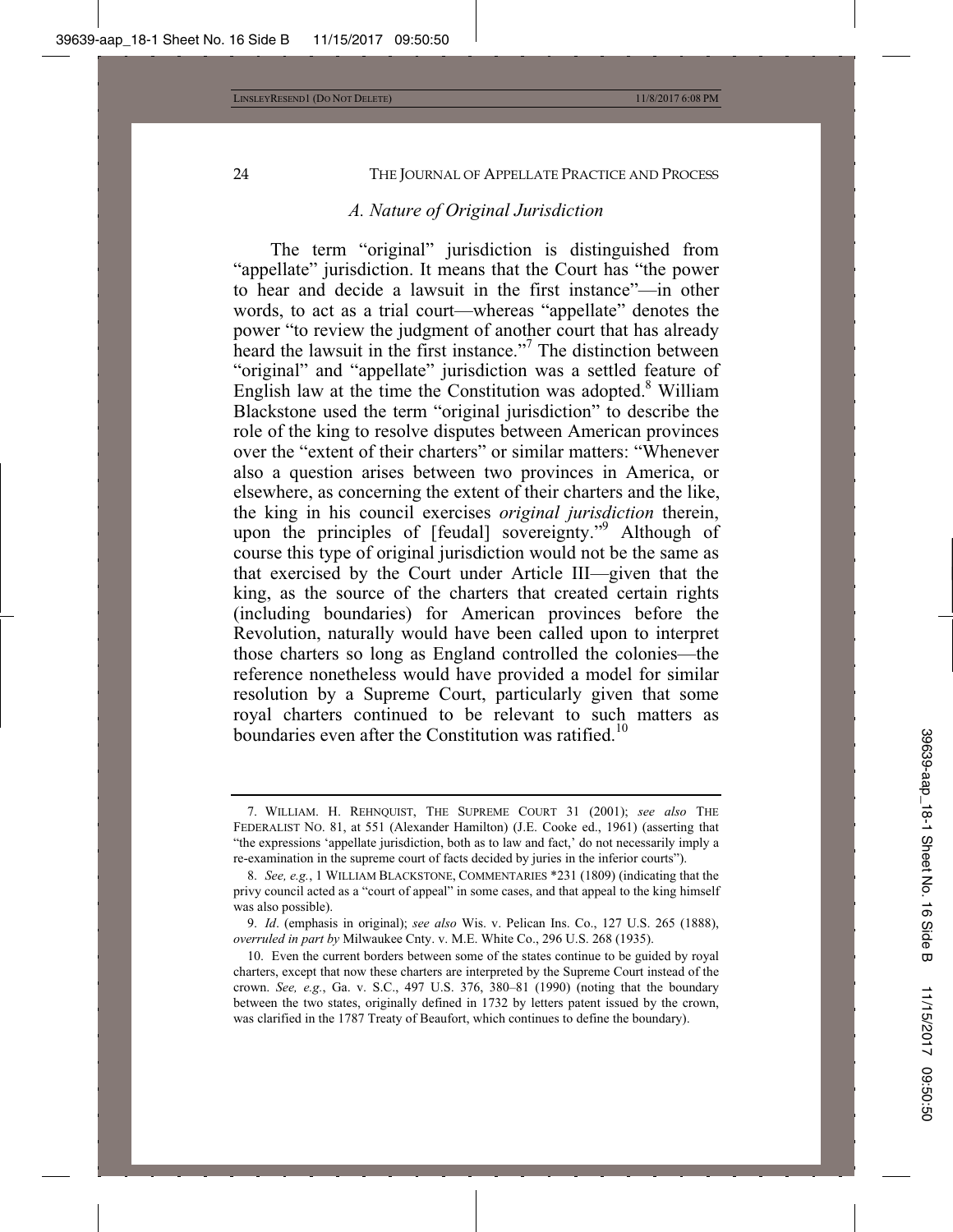The original jurisdiction bestowed on the Supreme Court was indeed of a different character than that exercised by the crown, and was crucial to the Constitutional design. At the time the Constitution was ratified, and under the Articles of Confederation, each state was sovereign in its own right, subject only to powers "expressly delegated" to Congress.<sup>11</sup> The Articles did not provide for any federal judiciary or for a Supreme Court, $12^{\circ}$  and any disputes between states over "boundary, jurisdiction or any other causes whatever" were to be resolved by Congress, which was directed to convene a court to resolve such disputes under its auspices.<sup>13</sup>

Early drafts of Article III of the Constitution would have vested all original jurisdiction in state courts, $14$  but the framers quickly came to the view that state court jurisdiction would not be satisfactory for certain important categories of cases—either because state courts might entertain biases in favor of their own citizens or local governments, or because certain disputes might implicate national interests at the highest level. After several rounds of drafts, the final version of Article III conferred original jurisdiction upon the Supreme Court over disputes between States and other important categories of cases.<sup>15</sup>

<sup>11.</sup> ARTICLES OF CONFEDERATION, Art. II (1877) ("Each State retains its sovereignty, freedom, and independence, and every power, jurisdiction, and right, which is not by this confederation expressly delegated to the United States, in Congress assembled."); *see also*  THE FEDERALIST NO. 21 (Alexander Hamilton) at 130 (J.E. Cooke ed., 1961).

<sup>12.</sup> THE FEDERALIST NO. 22 (Alexander Hamilton) at 143 (J.E. Cook ed., 1961) (complaining of "[a] circumstance, which crowns the defects of the confederation . . . the want of a judiciary power").

<sup>13.</sup> ARTICLES OF CONFEDERATION, Art. IX (1877) ("The United States in Congress assembled shall also be the last resort on appeal in all disputes and differences now subsisting, or that hereafter may arise, between two or more states concerning boundary, jurisdiction, or any other cause whatever."). The Articles also provided for procedures by which such disputes would be presented to and resolved by Congress. *Id*.; *see generally*  Mo. v. Ill., 180 U.S. 208, 220–21 (1901) (quoting Articles of Confederation).

<sup>14.</sup> J.E. Pfander, *Rethinking the Supreme Court's Original Jurisdiction in State-Party Cases*, 82 CAL. L. REV. 555, 620 (1994) (tracing the "progression of the drafts, from one that vested all original jurisdiction in state courts to one that conferred original jurisdiction directly upon the Court," and concluding that "the grant was predicated on distrust of state courts and a preference for original cognizance in the federal courts").

<sup>15.</sup> *Id.*; *see also Mo. v. Ill.*, 180 U.S. at 221–24 (following language through proposals and drafts).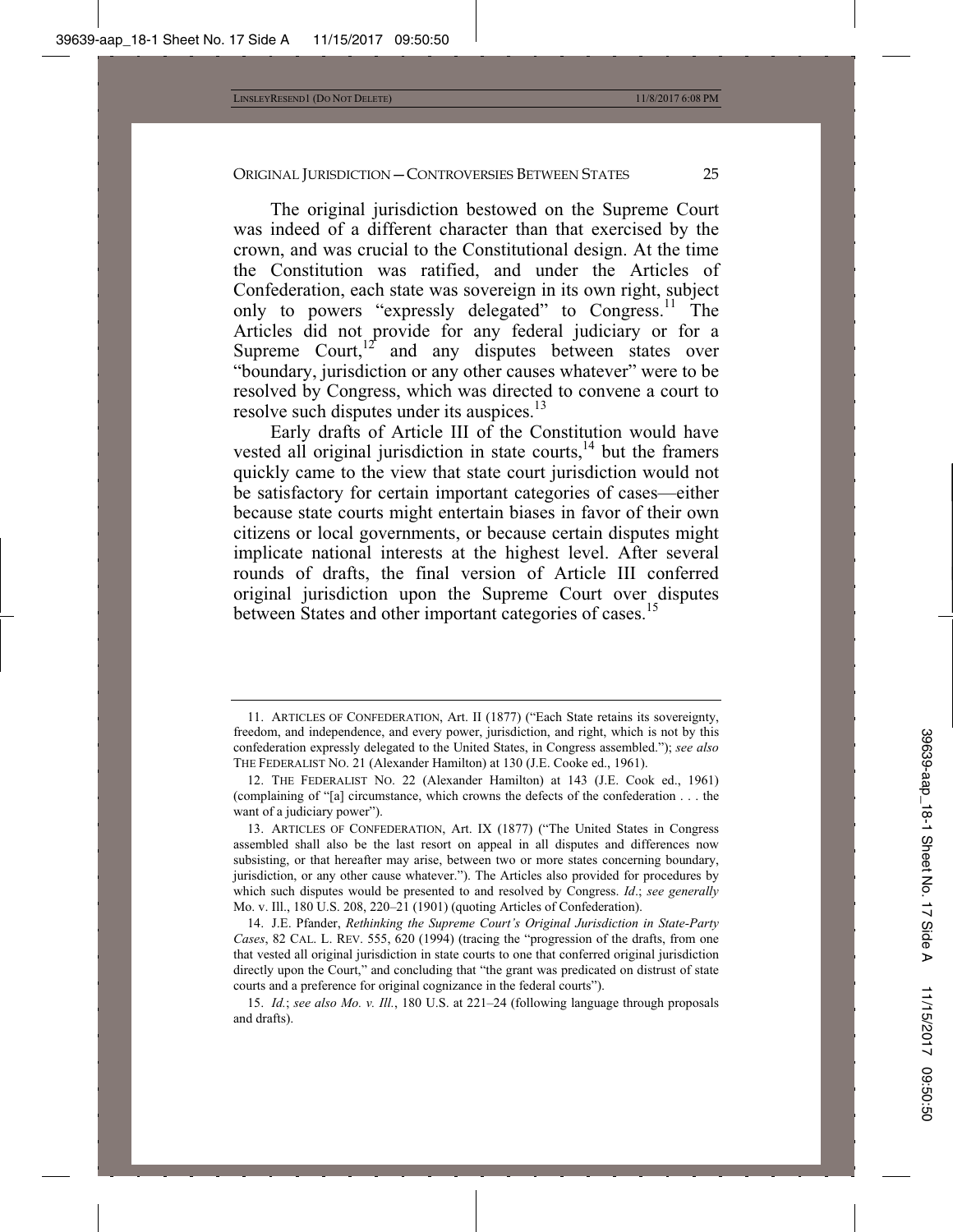#### *B. Rationale Behind Original Jurisdiction for State Disputes*

The context of the States' entry into the United States makes clear why the Court's original jurisdiction was so crucial. Before the formation of the federal union, the states were separate sovereigns, and, as such, had at least the theoretical ability to resolve disputes among themselves by war or negotiation.16 When the states ratified the Constitution and thereby joined the Union, they expressly relinquished these customary international law means for settling disagreements among sovereigns. Article I, Section 10, of the Constitution states that "[n]o State shall enter into any Treaty, Alliance, or Confederation," and that "[n]o State shall, without the Consent of Congress, . . . enter into any Agreement or Compact with another State,  $\dots$  or engage in War."<sup>17</sup> By agreeing to these restrictions, the States gave up a significant part of their ability to resolve any differences that might arise between them, and it was essential that the Constitution provide them an alternative means of resolving disputes that would not require the use of the courts of one of the involved states—because, as Alexander Hamilton explained, "no man ought certainly to be a judge in his own cause"<sup>18</sup>—and that would properly recognize the dignity and sovereignty of each involved State. As Hamilton further noted, it would "ill suit [the] dignity [of the states] to be turned over to an inferior tribunal."<sup>19</sup>

For this reason, it was essential to the States and to the preservation of the Union that a mechanism be provided to resolve disputes that already existed, and inevitably would arise in the future, between and among the States. As the Court recounted in *United States v. Texas*, 20 at the time the Constitution was adopted, there already were controversies between eleven states as to their boundaries, which disputes "had continued from the first settlement of the colonies," and it was deemed essential to have a national tribunal "for the

<sup>16.</sup> *See, e.g.,* Ga. v. Penn. R.R., 324 U.S. 439, 450 (1945).

<sup>17.</sup> U.S. CONST. art. I, § 10.

<sup>18.</sup> THE FEDERALIST NO. 80 (Alexander Hamilton) at 538 (J.E. Cooke ed., 1961).

<sup>19.</sup> THE FEDERALIST NO. 81, *supra* note 7, at 548.

<sup>20. 143</sup> U.S. 621 (1862).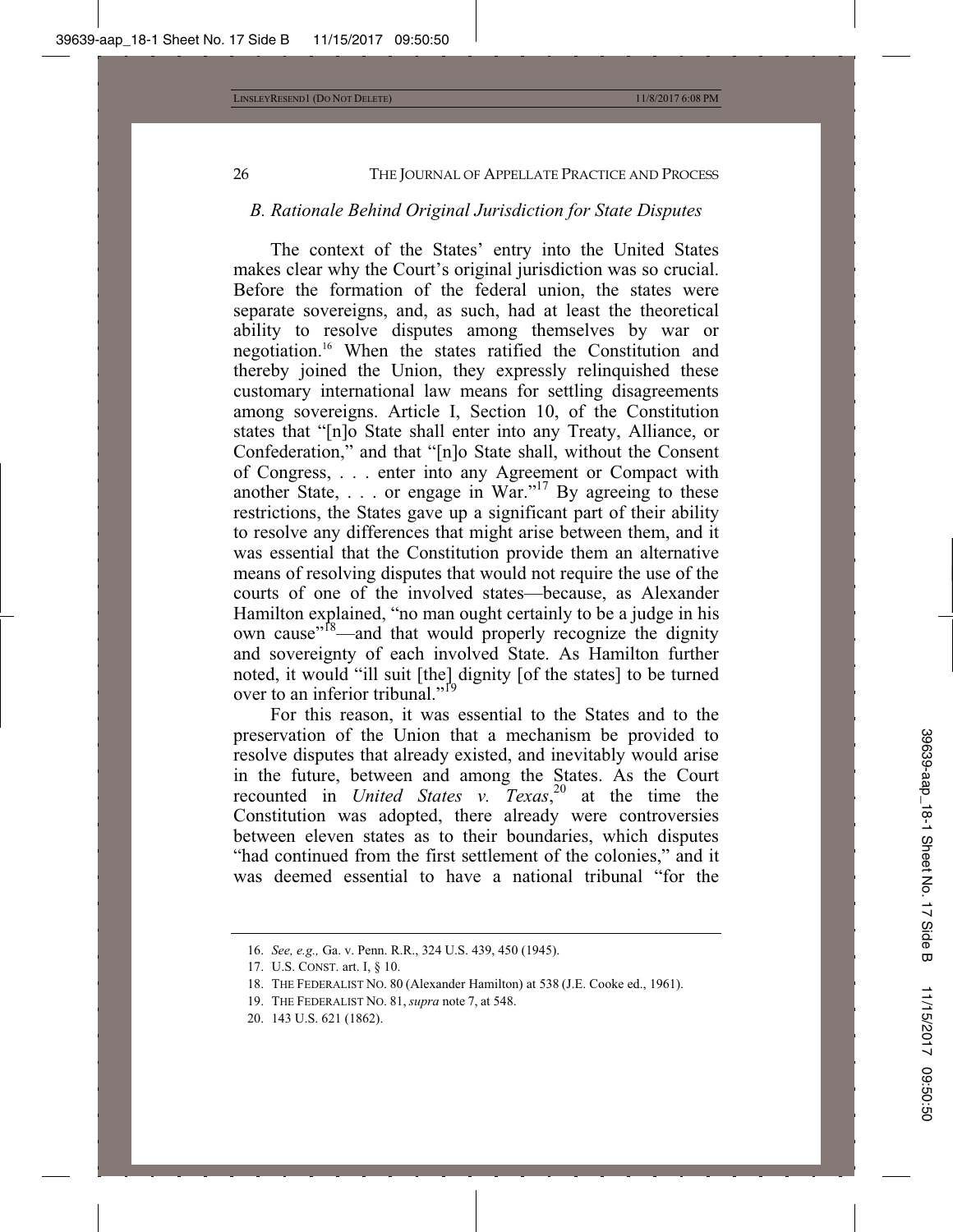settlement of these and like controversies that might arise."<sup>21</sup> Article III delegated this role to the Supreme Court, as a superior, national tribunal to "match the dignity of the parties to the status of the court."22 As the Court explained in *Rhode Island v. Massachusetts*, a complaining state,

[b]ound hand and foot by the prohibitions of the [C]onstitution . . . can neither treat, agree, or fight with its adversary, without the consent of [C]ongress: a resort to the judicial power is the only means left for legally adjusting, or persuading a state which has possession of disputed territory, to enter into an agreement or compact, relating to a controverted boundary.

Article III established the Supreme Court as the impartial forum for the States, to accord them the dignity of sovereigns and serve as a "substitute for the diplomatic settlement of controversies between sovereigns and a possible resort to force."<sup>24</sup> By consenting to the Constitution, the States agreed to this method of resolving any disputes between them, and thereby gave up part of their sovereign right to be immune from suit.<sup>25</sup>

23. *R.I. v. Mass.*, 37 U.S. at 726 (noting that "[f]ew, if any, will be made, when it is left to the pleasure of the state in possession; but when it is known that some tribunal can decide on the right, it is most probable that controversies will be settled by compact").

24. Kan. v. Neb., U.S. , 135 S. Ct. 1042, 1052 (2015) (recognizing "inherent authority, as part of the Constitution's grant of original jurisdiction, to equitably apportion interstate streams between States," and exercising original jurisdiction in action seeking to allow Nebraska to appropriate more water than interstate compact originally allowed).

25. *See*, *e.g.*, *R.I. v. Mass*., 37 U.S. at 720–21.

<sup>21.</sup> *Id*. at 625; *see also* R.I. v. Mass., 37 U.S. (12 Pet.) 657, 723–24 (1838) (describing nature of disputes).

<sup>22.</sup> Cal. v. Ariz., 440 U.S. 59, 65–66 (1979). Professor Pfander advocates the view that the true purpose of the original jurisdiction clause of Article III was not to provide a dignified forum, but rather to ensure that federal law would be enforced against the States. Pfander, *supra* n. 14, at 558. Professor Amar advocates an alternative view—that the Court's original jurisdiction was largely driven by a desire to establish a geographically convenient and neutral forum for States and foreign diplomats. Akhil Reed Amar, Marbury*, Section 13, and the Original Jurisdiction of the Supreme Court*, 56 U. CHI. L. REV. 443 469–78, 489–90 (1989). A full analysis of these competing views is beyond the scope of this article.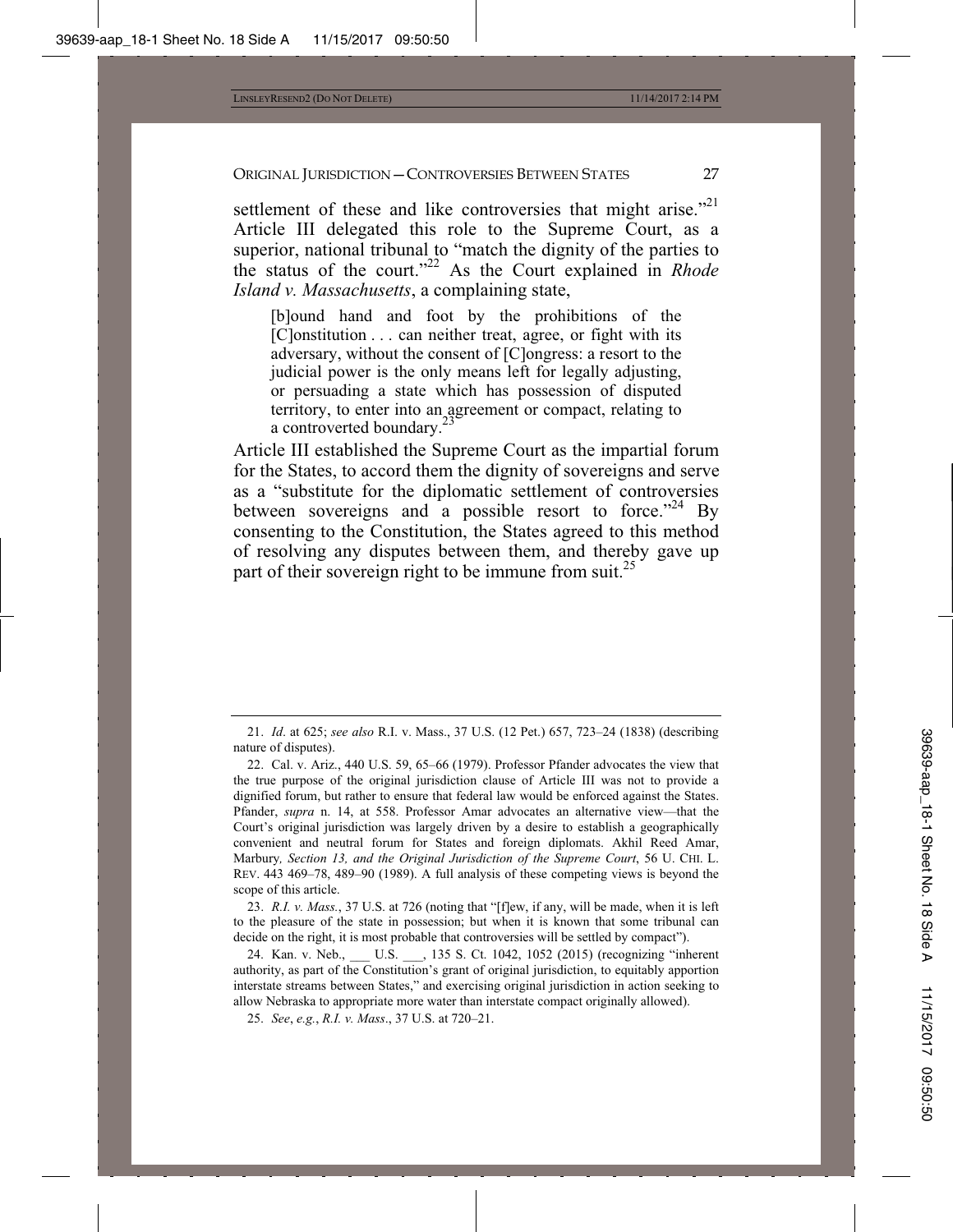# *C. Congress's Power with Respect to the Court's Original Jurisdiction*

The text of Article III significantly curtails the power of Congress to limit or expand the Court's original jurisdiction. Article III, Section 2, states that the Court "shall have appellate Jurisdiction, both as to Law and Fact, with such Exceptions, and under such Regulations as the Congress shall make."<sup>26</sup> This last clause has long been read to allow Congress to limit and otherwise define the Court's appellate jurisdiction.<sup>27</sup> Yet no such caveat qualifies the grant of original jurisdiction, which states broadly that "[i]n all Cases affecting Ambassadors, other public Ministers and Consuls, and those in which a State shall be a Party, the supreme Court shall have original jurisdiction."<sup>28</sup> Based on this clear textual distinction between the two heads of the Court's jurisdiction, it has long been held that the original jurisdiction is "self-executing and unassailable by Congress" $^{29}$  in the sense that "in all cases where original jurisdiction is given by the Constitution," the Supreme Court "has authority to exercise it without any further act of Congress to . . . confer jurisdiction."<sup>30</sup>

30. Ky. v. Dennison, 65 U.S. (24 How.) 66, 98 (1861), *overruled on other grounds by* P.R. v. Branstad, 483 U.S. 219, 230 (1987) (declaring that "*Kentucky v. Dennison* is the product of another time" and "may stand no longer").

<sup>26.</sup> U.S. CONST. art. III, § 2, cl. 2.

<sup>27.</sup> *See, e.g.*, THE FEDERALIST NO. 81, *supra* note 7, at 552; The Francis Wright, 105 U.S. 381, 386 (1881); Ex Parte McCardle, 74 U.S. 506, 514–15 (1869). The extent of Congress's power to limit the Court's appellate jurisdiction on specific subject matters has been the subject of some academic debate, *see generally* Julian Velasco, *Congressional Control Over Federal Court Jurisdiction: A Defense of the Traditional View*, 46 Cath. U. L. Rev. 671 (1997), but that issue is beyond the scope of this article.

<sup>28.</sup> U.S. CONST. art. III, § 2, cl. 2.

<sup>29.</sup> Anne-Marie C. Carstens, *Lurking in the Shadows of Judicial Process: Special Masters in the Supreme Court's Original Jurisdiction Cases*, 86 MINN. L. REV. 625, 632 (2002) (citing Chisholm v. Ga., 2 U.S. (2 Dall.) 419 (1793)); *see also Cal. v. Ariz.*, 440 U.S. at 65 (indicating that Supreme Court's original jurisdiction is effective automatically without legislative authority); Fla. v. Ga., 58 U.S. (17 How.) 478, 492 (1854) (stating that "the omission to legislate on the subject could not deprive the court of the jurisdiction conferred . . . and in the absence of any legislation by congress, the court itself was authorized to prescribe its mode and form of proceeding, so as to accomplish the ends for which the jurisdiction was given").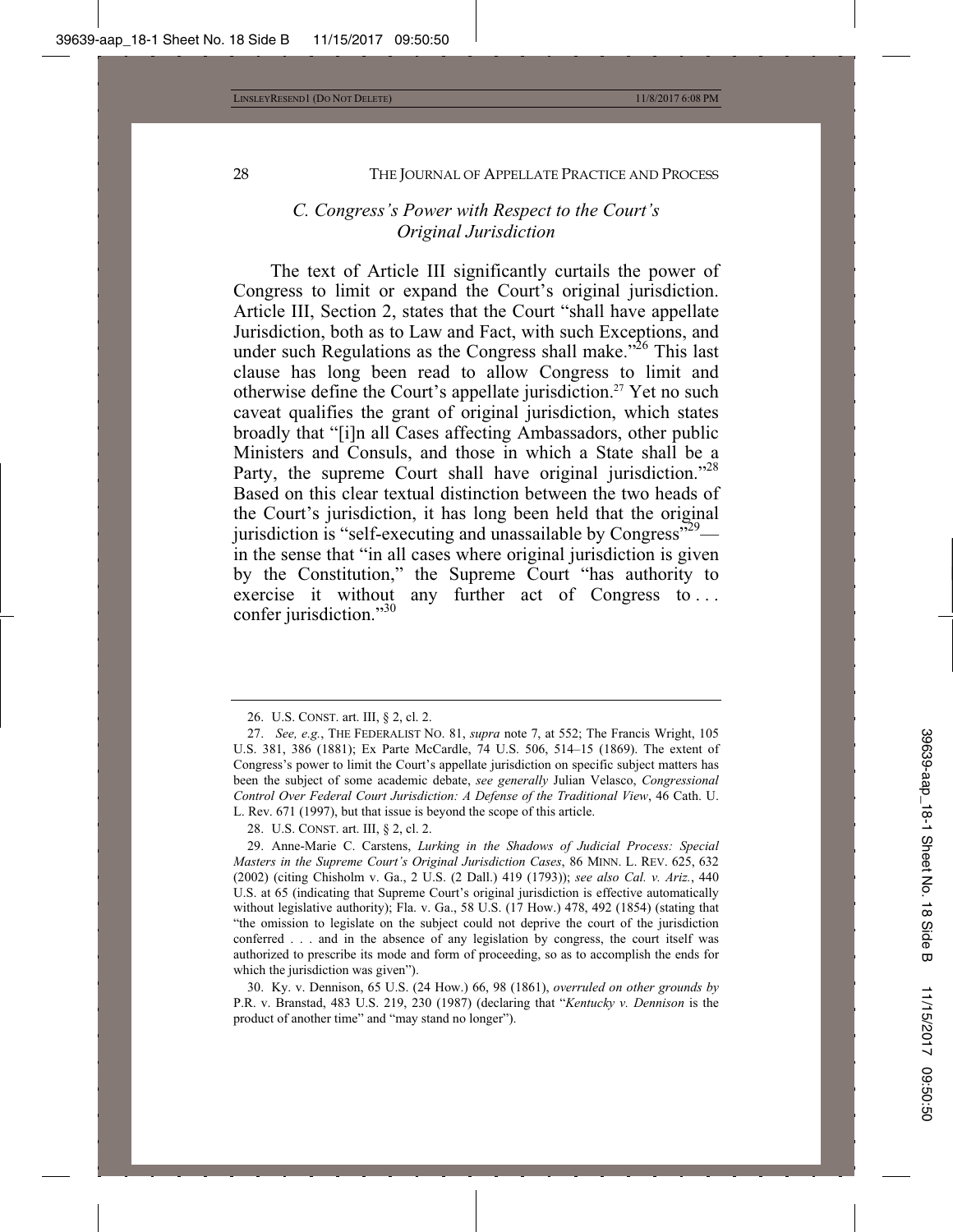The seminal case of *Marbury v. Madison*<sup>31</sup> was the first to enforce this understanding by holding unconstitutional a part of the Judiciary Act of 1789 that purported to grant the Supreme Court the power to issue writs of mandamus. After concluding that the issuance of such a writ necessarily would be an act of "original"—and not "appellate"—jurisdiction, Justice Marshall declared that Congress could not constitutionally grant such power, as the mandamus power was not among those enumerated in Article III as part of the Court's original jurisdiction.<sup>32</sup> And because Marbury was neither an ambassador nor a State, he was not entitled to invoke the Court's original jurisdiction.<sup>33</sup> The Court found that this aspect of the Judiciary Act of 1789 conflicted with the Constitution and was therefore unconstitutional—famously establishing for the first time the Court's power to strike down an act of Congress as inconsistent with the Constitution.<sup>34</sup>

Although the Court repeatedly has stated that Congress may not limit or expand the Court's original jurisdiction, it long has been understood that Congress may make certain aspects of the Court's original jurisdiction concurrent with that of the state or lower federal courts—a point not directly addressed by the text of Article III.35 Congress enacted this understanding in the first Judiciary Act of 1789, which provided that the Court would have exclusive and original jurisdiction over "all controversies

<sup>31. 5</sup> U.S. (1 Cranch) 137 (1803).

<sup>32.</sup> *Id.* at 174 ("If congress remains at liberty to give this court appellate jurisdiction, where the constitution has declared their jurisdiction shall be original; and original jurisdiction where the constitution has declared it shall be appellate; the distribution of jurisdiction, made in the constitution, is form without substance.").

<sup>33.</sup> *Id.*

<sup>34.</sup> *Id.* at 189 ("Thus, the particular phraseology of the constitution of the United States confirms and strengthens the principle, supposed to be essential to all written constitutions, that a law repugnant to the constitution is void; and that courts, as well as other departments, are bound by that instrument.").

<sup>35.</sup> *See, e.g.*, Ames v. Kan., 111 U.S. 449, 469 (1884) (acknowledging that Court is "unable to say that it is not within the power of Congress to grant to the inferior courts of the United States jurisdiction in cases where the Supreme Court has been vested by the constitution with original jurisdiction."). A frequently noted dictum in *Marbury*, 5 U.S. at 174, could be read to suggest that the Court's original jurisdiction in its entirety was exclusive of the states, but that has never been the understanding adopted by Congress or later decisions of the Court. *See generally* Paul M. Bator, Paul J. Mishkin, David L. Shapiro & Herbert Wechsler, HART & WECHSLER'S THE FEDERAL COURTS AND THE FEDERAL SYSTEM 242–44 (2d ed. 1973).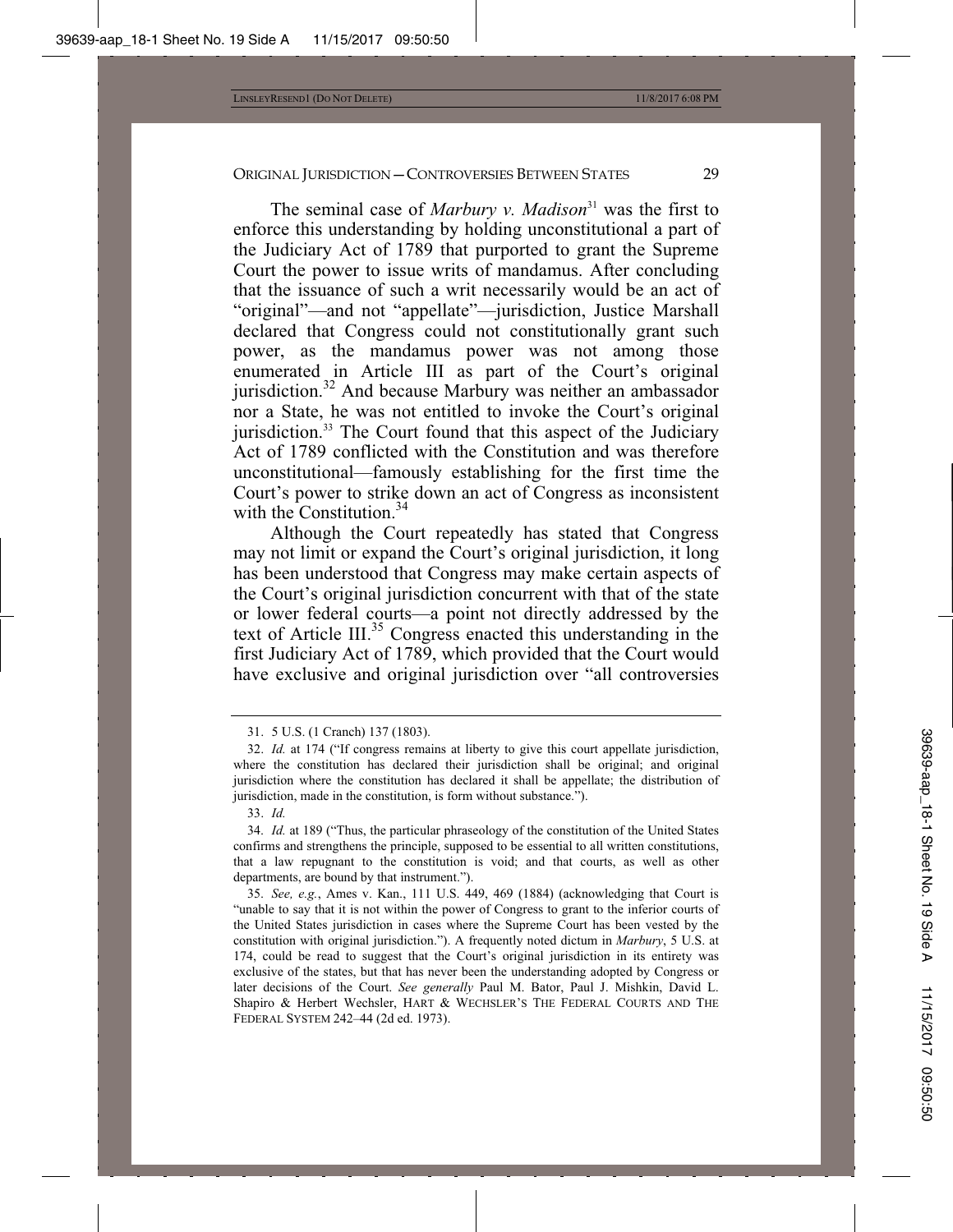of a civil nature, where a state is a party" and over any actions or proceedings against ambassadors or foreign officials<sup>36</sup>—and original but nonexclusive jurisdiction over controversies between a state and citizens of another state or actions brought by ambassadors or foreign officials.<sup>37</sup> The current version of this provision further narrows the cases as to which the Court's original jurisdiction shall be "exclusive," limiting that class to "all controversies between two or more states."<sup>38</sup> In 1884, the Court held that the then-extant provisions for nonexclusive jurisdiction in the Supreme Court were consistent with the text of Article III—which the Court found was meant to reserve the Court's original jurisdiction for matters carrying a high level of importance, not to require it to hear "a petty claim of even less than five dollars" merely because the defendant "had been clothed by some foreign government with the consular office,"<sup>39</sup> or to require a State or an ambassador to present any and all grievances in "this one tribunal."40 Congress's consistent provision for concurrent original jurisdiction over broad categories of subjects identified in Article III as part of the Court's original jurisdiction has significantly narrowed the range of matters over which the Court finds it appropriate to exercise that jurisdiction.

Consistent with the nonexclusive nature of certain heads of the Court's original jurisdiction, the Court has imposed its own limitations on the scope of that jurisdiction. Although the literal text of Article III would appear to authorize original jurisdiction over criminal cases—because a State is almost always a party to such cases—and although Congress in the Judiciary Act of 1789 provided for nonexclusive original jurisdiction over civil controversies between a State and citizens of other States, $41$  the Court made clear in early cases that it had no power to entertain an action by a State to enforce its own penal statutes, even

- 40. *Ames*, 111 U.S. at 464.
- 41. 1789 Act, *supra* note 36, at 73, § 13.

<sup>36.</sup> An Act to Establish the Judicial Courts of the United States, 1 Stat. 73, § 13 (Sept. 24, 1789) [hereinafter 1789 Act].

<sup>37.</sup> *Id.*

<sup>38. 28</sup> U.S.C. § 1251(a).

<sup>39.</sup> Börs v. Preston, 111 U.S. 252, 260 (1884).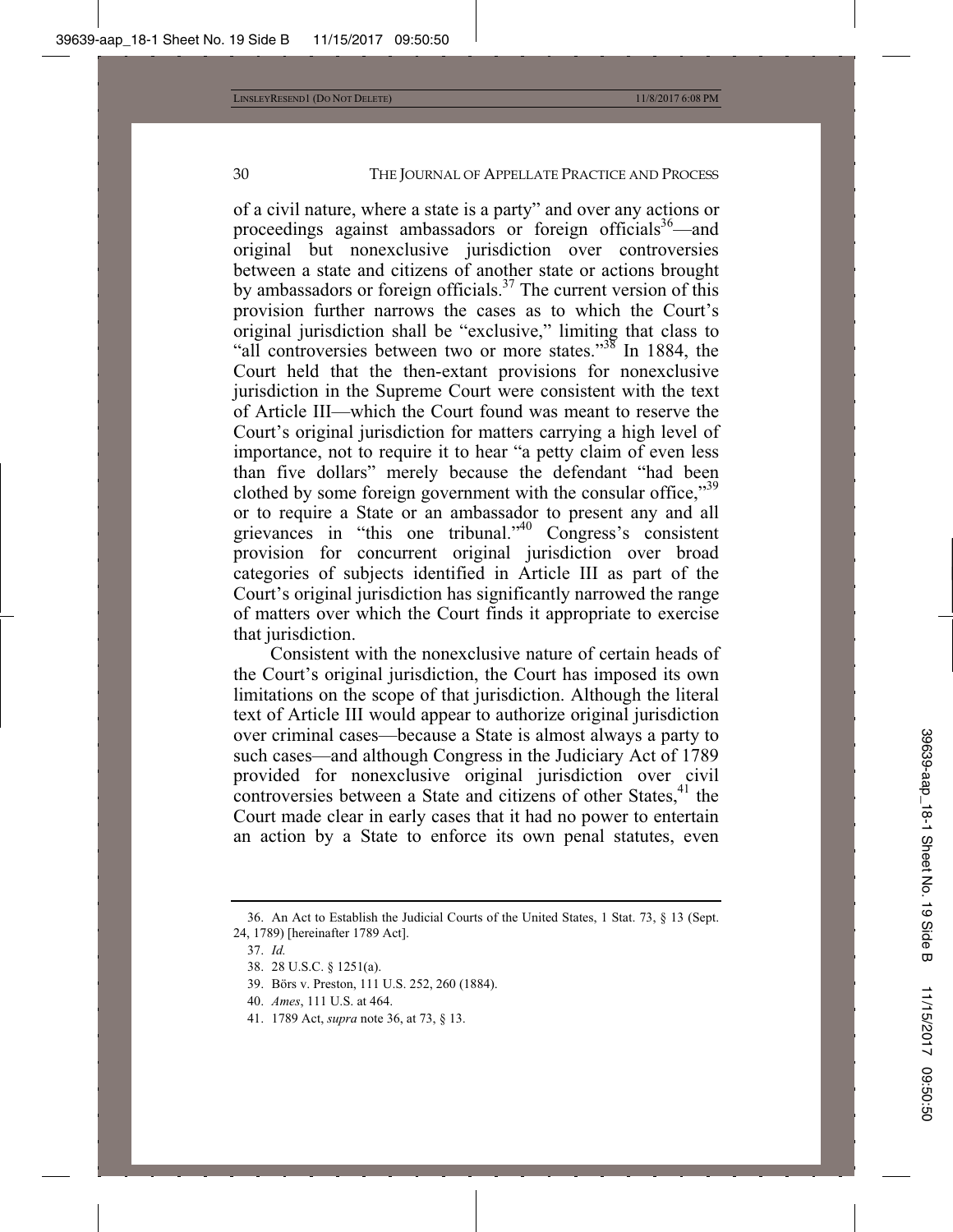where the State sought some form of civil penalty.<sup>42</sup> The Court cited the longstanding rule, grounded in English precedents and in international law, that a sovereign cannot enforce the penal statutes of another sovereign.<sup>43</sup>

The Court also has clarified other aspects of original jurisdiction, particularly as it relates to the relationships of the parties. The Court has held that it has original, nonexclusive jurisdiction over cases between a State and the United States,<sup>44</sup> but that the original jurisdiction does not extend to cases between States and federal agencies.<sup>45</sup> Congress has codified these holdings by providing that the Supreme Court has original but not exclusive jurisdiction over controversies between the United States and a State, actions by a State against the citizens of another State, and proceedings involving ambassadors or foreign consuls.46

#### III. ORIGINAL ACTIONS BETWEEN STATES

One aspect of the Court's original jurisdiction that has been a constant over the years is its role of deciding "Controversies between two or more States<sup>347</sup>—an aspect of the Court's original jurisdiction that both the Court and Congress have consistently deemed exclusive of other courts. The Court has read the text of Article III to require exclusive jurisdiction over

<sup>42.</sup> *See, e.g.*, *Pelican Insurance*, 127 U.S. at 290–94 (discussing early precedents).

<sup>43.</sup> *Id*. at 289–91 (surveying authorities, among them The Antelope, 23 U.S. (10 Wheat.) 66, 123 (1825), in which Chief Justice Marshall famously declared that "the courts of no country execute the penal laws of another"); *see also* Ga. v. Pa. R. Co., 324 U.S. 439, 446 (1945) (recognizing that original jurisdiction does not allow States to bring claims for the enforcement of State penal statutes).

<sup>44.</sup> *See, e.g.*, U.S. v. La., 339 U.S. 699, 700 (1950) (recognizing the rights of the United States against Louisiana for property along the State's coast); U.S. v. Tex., 143 U.S. 621, 643–46 (1892) (reasoning that the presence of a State in the dispute supports original jurisdiction and that the presence of the United States creates federal judicial power).

<sup>45.</sup> *See*, *e.g.*, Tex. v. Interstate Commerce Comm'n, 258 U.S. 158, 160 (1922) (refusing to exercise original jurisdiction over a claim by a State against two federal agencies because the defendants were not "citizens of any state, but ha[d] the same relation to one state as to another").

<sup>46. 28</sup> U.S.C. § 1251(b).

<sup>47.</sup> U.S. CONST. art. III, § 2, cl. 1.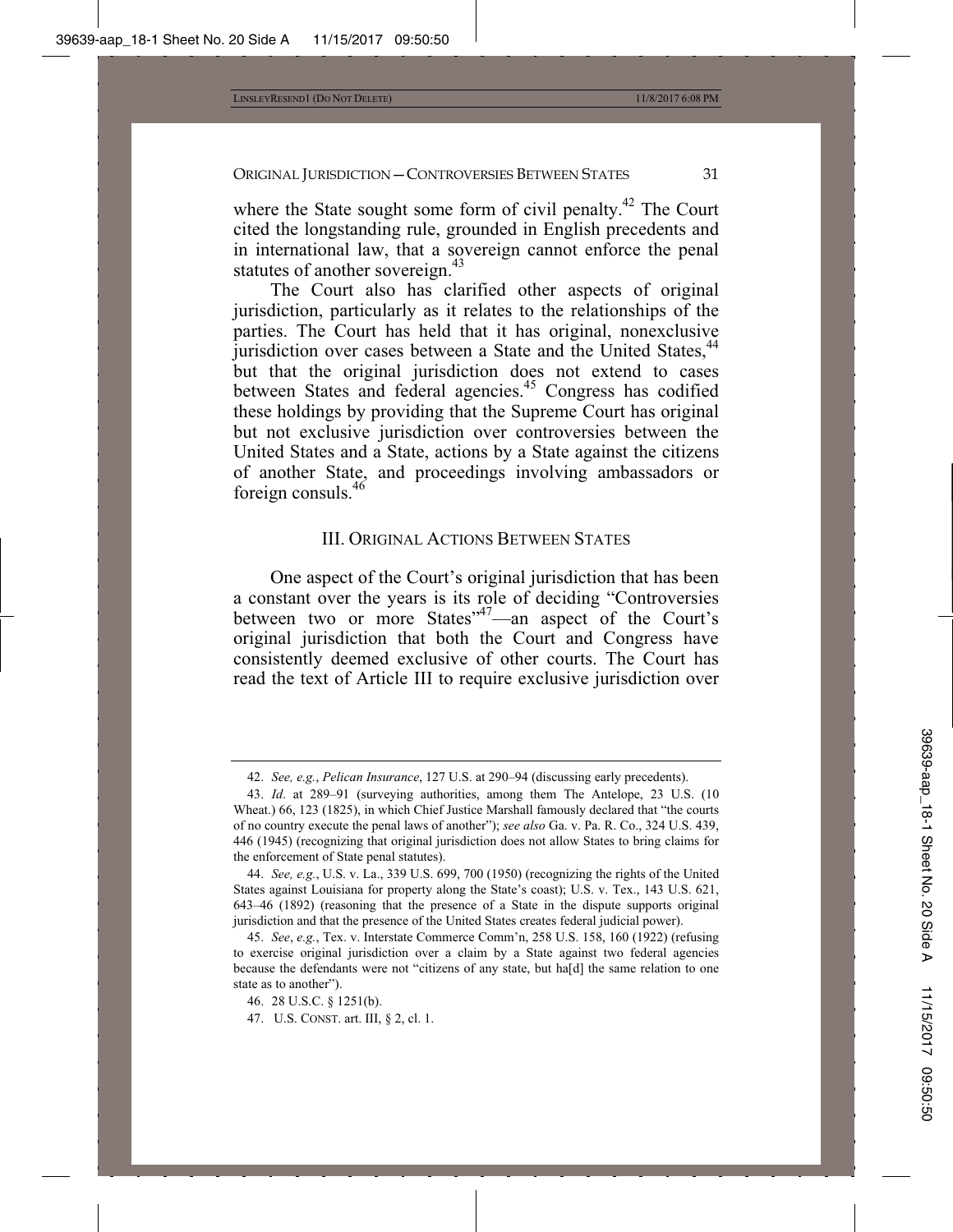disputes between two or more States,<sup>48</sup> and Congress—from the first Judiciary Act to the present—has never tested the question by providing for anything other than exclusive jurisdiction over such cases, as reflected in the current codification of the rule.<sup>49</sup> The exclusivity of the constitutional grant was closely bound up with the Court's conclusion—reached early in its original jurisdiction jurisprudence—that States did not enjoy sovereign immunity from the exercise of the Court's original jurisdiction over controversies with other States.<sup>50</sup> The Court held that, in light of the history and rationale underlying the original jurisdiction clause, the States implicitly waived the relevant aspects of their sovereign immunity when they ratified the Constitution and agreed to the dispute resolution mechanism provided by Article III.<sup>51</sup>

#### *A. Early Cases: Boundary Controversies Between States*

Over the years, disputes between States have represented the vast majority of the Court's original jurisdiction cases, and also likely would be viewed as the most important. But even so, the numbers are small: by the 1990s, the Court had entertained and decided only about  $170$  original jurisdiction cases.<sup>52</sup> Many of the earliest such cases—including the first reported original jurisdiction case, *New York v. Connecticut*—involved property disputes or controversies over interstate boundaries.<sup>53</sup> The two

53. 4 U.S. (4 Dall.) 1, 2 (1799); *see also* Mo. v. Ky., 78 U.S. (11 Wall.) 395 (1870); Va. v. W. Va., 78 U.S. (11 Wall.) 39 (1870); Ala. v. Ga., 64 U.S. (23 How.) 505 (1860); *Fla. v.* 

<sup>48.</sup> *See, e.g.*, La. v. Tex., 176 U.S. 1, 16 (1900) ("[B]y the Constitution and according to the statute, the original jurisdiction of this court is exclusive over suits between states, though not exclusive over those between a state and citizens of another state.").

<sup>49. 28</sup> U.S.C. § 1251(a); *see also* Miss. v. La., 506 U.S. 73, 76–78 (1992) (discussing early cases and concluding that "the description of our jurisdiction as 'exclusive' necessarily denies jurisdiction of such cases to any other federal court"); *Cal. v. Ariz.*, 440 U.S. at 63 (noting that "a district court could not hear [California's] claims against Arizona, because this Court has exclusive jurisdiction over such claims").

<sup>50.</sup> *See*, *e.g.*, *R.I. v. Mass.*, 37 U.S. at 720–21.

<sup>51.</sup> *Id.*

<sup>52.</sup> *See generally* Note, *The Original Jurisdiction of the United States Supreme Court*, 11 STAN. L. REV. 665 (1959) (indicating that 123 cases had been decided by 1959, discussing relevant law, and providing list of cases) [hereinafter *Stanford Note*]. Based on the Court's docket and numbering system, the author estimates that about forty-seven additional cases have been filed since the count reported in the *Stanford Note*.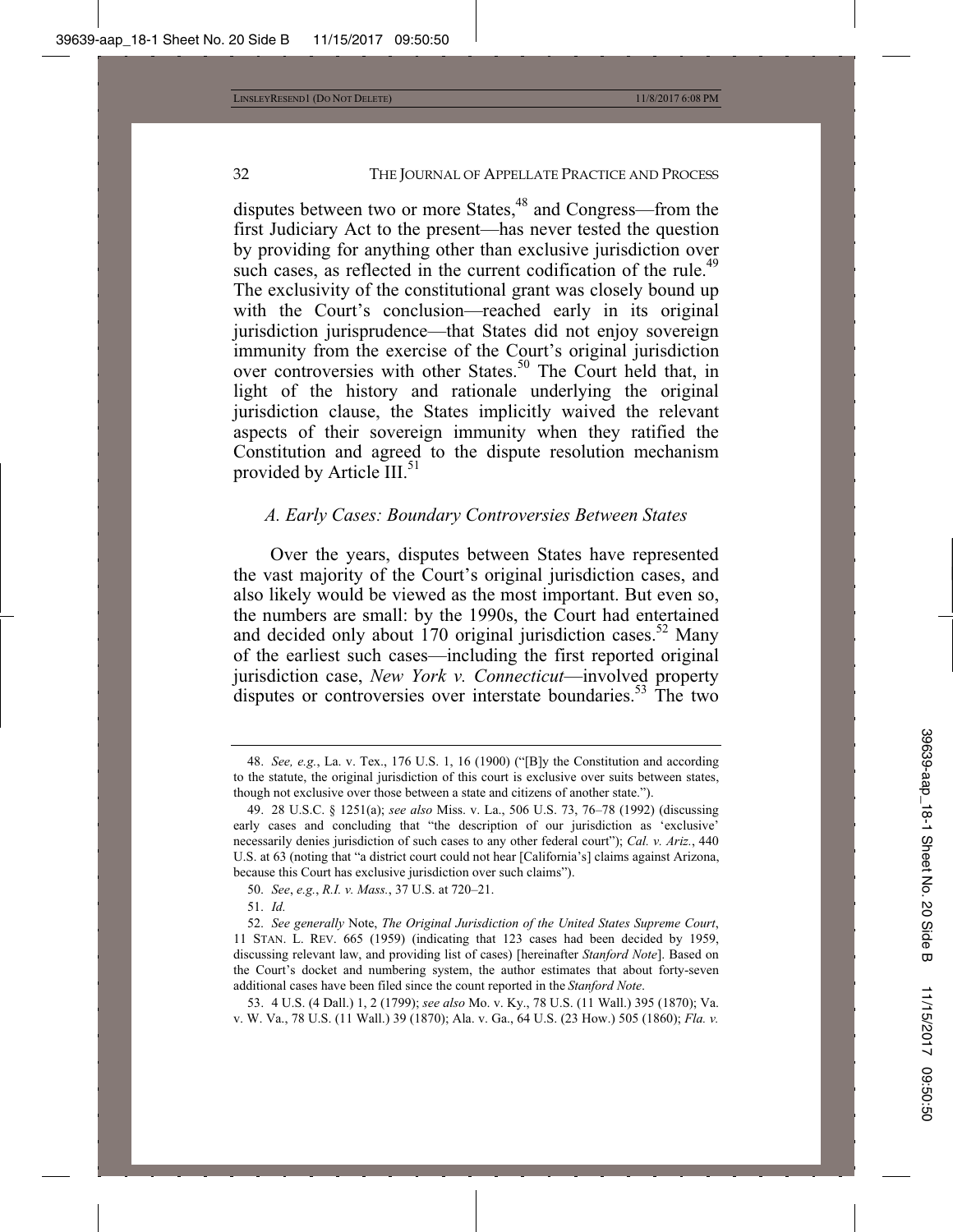States in that first case had entered into an agreement granting certain lands to New York,<sup>54</sup> but Connecticut then conveyed the same land to private individuals and obtained an injunction in its own courts to enforce the grant.<sup>55</sup> The case thus involved not the boundary between States, but "the right of soil, which . . . results from the right of jurisdiction."56 The Supreme Court refused to uphold the injunction, holding that New York's absence in the prior state court proceeding deprived it of a fair adjudication.<sup>57</sup>

As the Court observed in 1888, the "most numerous class" of original cases entertained by the Court consisted of

controversies between two states as to the boundaries of their territory, such as were determined before the Revolution by the king in council, and under the Articles of Confederation (while there was no national judiciary) by committees or commissioners appointed by congress.<sup>5</sup>

Indeed, the Court noted that "[t]he books of reports contain but few other cases in which the aid of this court has been invoked in controversies between two states."59

54. *N.Y. v. Conn.*, 4 U.S. at 3.

56. *Id.* at 4.

57. *Id.* at 6 (explaining that, "as the State of New York was not a party to the suits below, nor interested in the decision of those suits, an injunction ought not to issue").

58. *Pelican Insurance*, 127 U.S. at 288.

59. *Id*. (citations omitted); *see also La. v. Tex.*, 176 U.S. at 18 (noting that, "[a]s might be expected in view of the nature of the jurisdiction, the cases are few in which the aid of the court has been sought in 'controversies between two or more States,'" and also recognizing that they were "chiefly controversies as to boundaries" (citing *Pelican Insurance*)). In addition to addressing boundaries, a handful of early interstate cases addressed the payment of bonds and the enforcement of quarantine regulations. *See*, *e.g.*, S.D. v. N.C., 192 U.S. 286, 321 (1904) (enforcing North Carolina's obligation to pay on bonds to South Dakota); *La. v. Tex.*, 176 U.S. at 22–23 (dismissing for lack of original jurisdiction because the facts did not support the claim that one State authorized its health officer to issue a quarantine that "place[d] an embargo in fact on all interstate commerce between the state of Louisiana and the state of Texas"); N.H. v. La., 108 U.S. 76, 91 (1883) (denying original jurisdiction on New Hampshire's claims for debts on behalf of private individuals against Louisiana).

*Ga*., 58 U.S. 478; Mo. v. Iowa, 48 U.S. (7 How.) 660 (1849); *R.I. v. Mass.*, 37 U.S. 657; N.J. v. N.Y., 30 U.S. (5 Pet.) 284 (1831).

<sup>55.</sup> *Id.*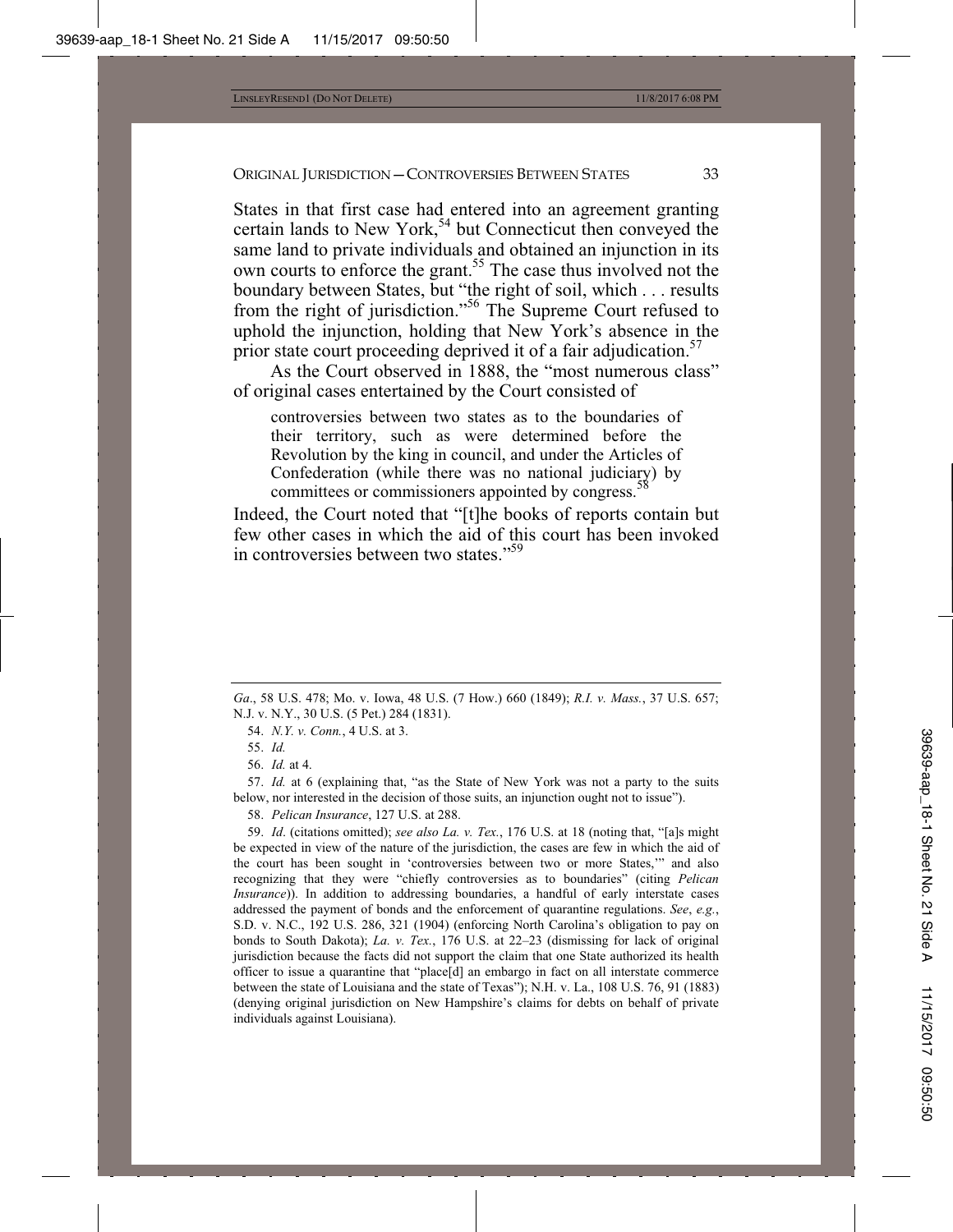#### *B. Expansion of Court's Jurisdiction Beyond Boundary Cases*

It is not surprising that most of the Court's early disputes between states addressed boundary disputes and related issues. Not only were there a large number of such disputes brewing at the time the Constitution was adopted, $60$  but there existed early in the Court's jurisprudence a strong view that a State's right to invoke the Court's jurisdiction did not extend to suits in which the State sought to vindicate the rights of its citizens—that is, to act as *parens patriae*<sup>61</sup>—but rather encompassed only cases in which the State asserted rights affecting "the property or the powers of the complaining state in its sovereign or corporate capacity."<sup>62</sup> Of course, boundary disputes were of precisely such a proprietary character, so it is not surprising that no question was raised but that such disputes fell squarely within the jurisdictional grant.<sup>63</sup> It was only in 1900 that the Court first suggested, in *Louisiana v. Texas*, that the jurisdiction might permit a State to represent the interests of its citizens in a *parens patriae* capacity.<sup>64</sup> The Court firmly embraced that conclusion

63. *U.S. v. Tex.*, 143 U.S. at 640 ("[T]hat a controversy between two or more states, in respect to boundary, is one to which, under the constitution, such judicial power extends, is no longer an open question in this court.").

64. *La. v. Tex.*, 176 U.S. at 19 (recognizing that Louisiana believed itself "entitled to seek relief in this way because the matters complained of affect her citizens at large," but also recognizing that "if the case stated is not one presenting a controversy between these states, the exercise of original jurisdiction by this court as against the state of Texas cannot be maintained"). The Court ultimately did not pass on Louisiana's claimed right to proceed in a *parens patriae* capacity, finding that the action did not involve a justiciable dispute between the States. *Id.* at 22–23 (asserting that "this bill does not set up facts which show that the state of Texas has so authorized or confirmed the alleged action of her health officer as to make it her own, or from which it necessarily follows that the two states are in controversy within the meaning of the Constitution"). In earlier cases, the Court had declined to decide whether a complaining State had to assert its own proprietary interests, rather than more general sovereign interests or the interests of its citizens. In *South* 

<sup>60.</sup> *See, e.g.*, U.S. v. Tex., 143 U.S. 621 (1892).

<sup>61.</sup> Literally, "parent of the country." BLACK'S LAW DICTIONARY 1003 (5th ed. 1979) (defining *parens patriae* as "a concept of standing utilized to protect those quasi-sovereign interests such as health, comfort and welfare of the people, interstate water rights, general economy of the state," and the like).

<sup>62.</sup> *La. v. Tex.*, 176 U.S. at 24 (Harlan, J., concurring) ("When the Constitution gave this court jurisdiction of controversies between states, it did not thereby authorize a state to bring another state to the bar of this court for the purpose of testing the constitutionality of local statutes or regulations that do not affect the property or the powers of the complaining state in its sovereign or corporate capacity, but which at most affect only the rights of individual citizens or corporations engaged in interstate commerce.").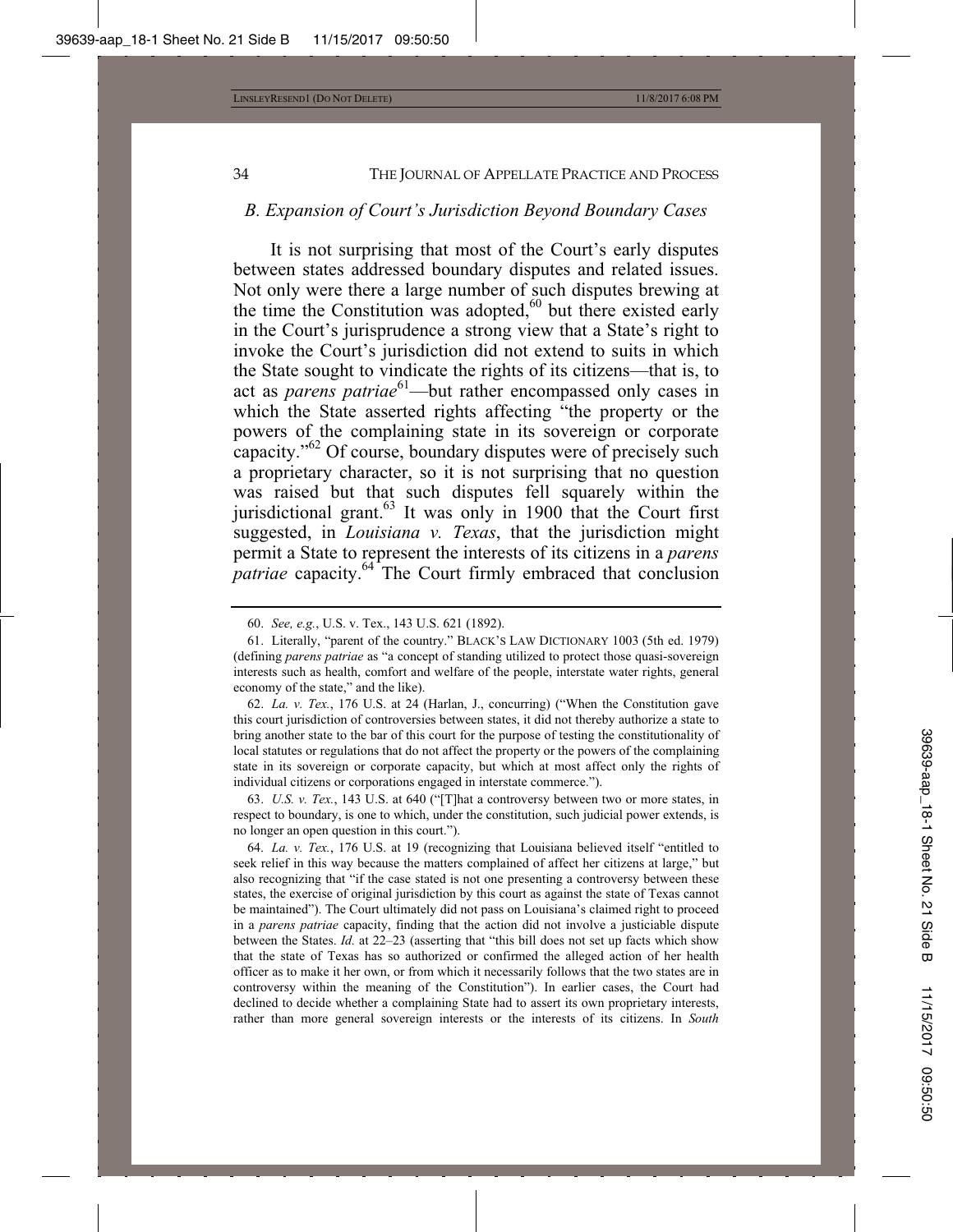the following year in *Missouri v. Illinois*. 65 Missouri filed that action against Illinois and the Sanitary District of the City of Chicago, complaining that Chicago was disposing of waste that was finding its way down the Mississippi River, to the detriment of citizens of Missouri who owned property along the river. The Court rejected the contention that the action was not within the cognizance of the Court's original jurisdiction, holding that "if the health and comfort of the inhabitants of a state are threatened, the state is the proper party to represent and defend them."66 This was a significant expansion of the powers that the Court previously had exercised—such as in boundary and property disputes—where the States' own proprietary interests were at stake. And by permitting the State of Missouri to proceed with its action, the Court entertained its first interstate pollution abatement case.<sup>67</sup>

# *C. Court's Discretion to Decline Original Jurisdiction*

As the Court began to expand the class of cases that it deemed properly within its original jurisdiction, an important question arose as to whether Court had discretion to *decline* jurisdiction over a matter that otherwise qualified for original jurisdiction under Article III and the governing statute. Not surprisingly, given the burden on the Court's docket that might otherwise have resulted, the Court's answer to that question was yes—even in cases, such as controversies between States, in which its jurisdiction was deemed exclusive of the state or lower federal courts. In 1900, the Court explained in *Louisiana v.* 

*Carolina v. Georgia*, 93 U.S. 4, 4 (1876), South Carolina sought to enjoin Georgia, the Secretary of War, and others, from "obstructing or interrupting" the navigation of the Savannah River. In dismissing the bill for want of any showing of an unlawful obstruction, the Court reserved the question whether a State, in asserting such a claim, must "aver and show that it will sustain some special and peculiar injury therefrom, and such as would enable a private person to maintain a similar action in another court." *Id.* at 14. In *Wisconsin v. Duluth*, 96 U.S. 379 (1877), the Court did not address the contention that it could "take cognizance of no question which concerns alone the rights of a State in her political or sovereign character; that to sustain the suit she must have some proprietary interest which is affected by the defendant." *Id*. at 382.

<sup>65. 180</sup> U.S. 208 (1901).

<sup>66.</sup> *Id*. at 241.

<sup>67.</sup> The subsequent proceedings, reported in *Missouri v. Illinois*, 200 U.S. 496 (1906), are discussed below.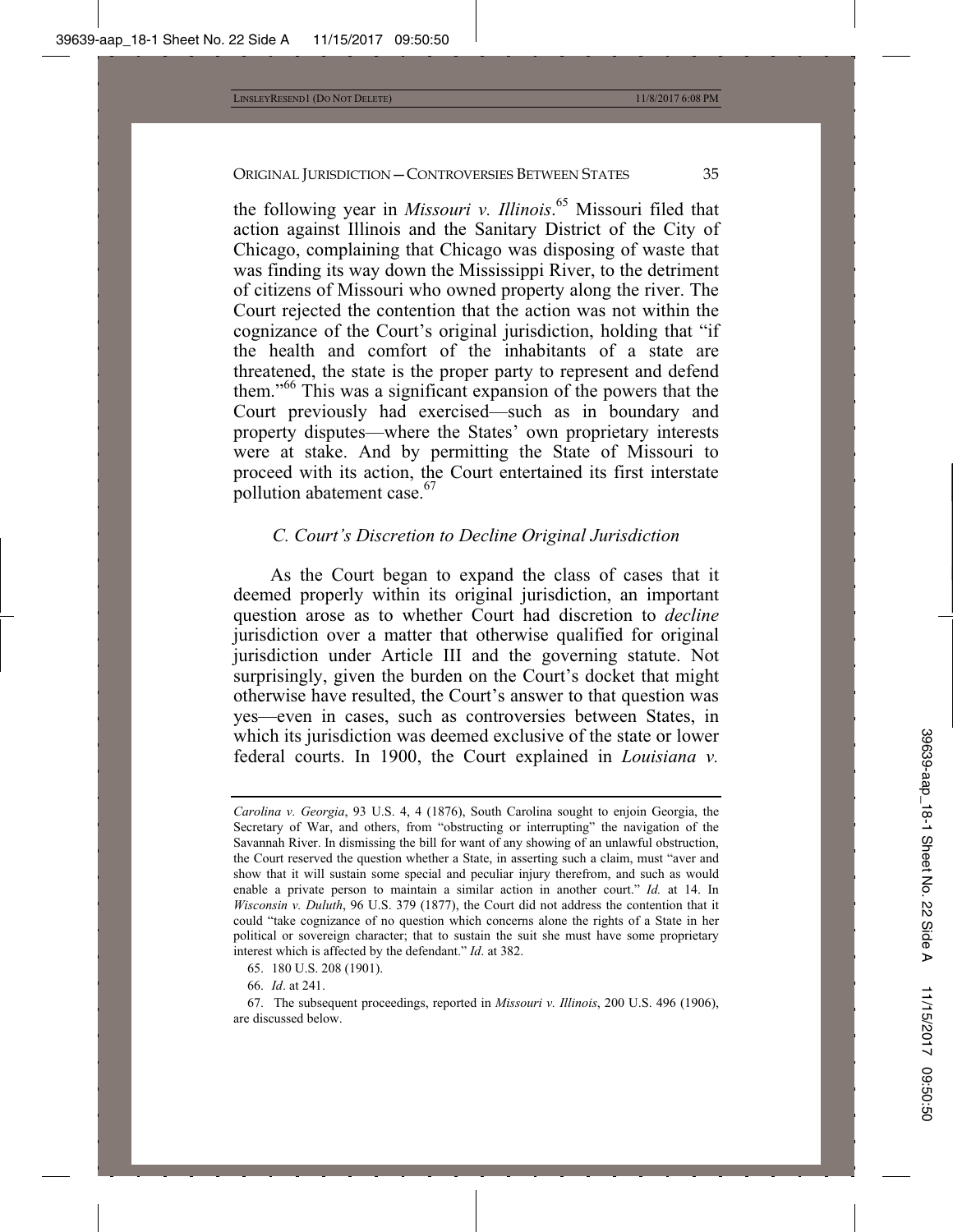*Texas* that the original jurisdiction "is of so delicate and grave a character that it was not contemplated that it would be exercised save when the necessity was absolute."<sup>68</sup> The Court consistently has repeated that its original jurisdiction should be exercised only "sparingly,"69 and has interpreted both Article III and the operative statute as according the Court "substantial discretion to make case-by-case judgments as to the practical necessity of an original forum in this Court,"<sup>70</sup> and making original jurisdiction "obligatory only in appropriate cases."<sup>71</sup>

The Court initially exercised its discretion not to accept original jurisdiction in the context of actions falling within its nonexclusive original jurisdiction, such as actions by States against citizens of other States, and actions between the United States and a State.<sup>72</sup> Later, the Court made clear that the same discretion allowed it to decline jurisdiction even over disputes between States, in which its original jurisdiction always has been deemed exclusive.<sup>73</sup> The Court has said that its determination as to whether a case is "appropriate" for original jurisdiction will be guided by two factors<sup>74</sup>—both of which follow directly from the historical rationale for the jurisdiction. First, the Court looks to "the nature of the interest of the complaining State,"<sup>75</sup> with a focus on the "seriousness and dignity of the claim,"76 As the Court has explained, "'[t]he model case for invocation of this Court's original jurisdiction is a dispute between States of such seriousness that it would amount to *casus belli* if the States were fully sovereign.<sup>"77</sup> The Court also will consider whether an alternative forum is available in which the controversy can be resolved—a factor

<sup>68.</sup> *La. v. Tex.*, 176 U.S. at 15.

<sup>69.</sup> *See Miss. v. La.*, 506 U.S. at 76 (1992); Wyo. v. Okla., 502 U.S. 437, 450 (1992); Md. v. La., 451 U.S. 725, 739 (1981); Ariz. v. N.M., 425 U.S. 794, 796 (1976).

<sup>70.</sup> Tex. v. N.M., 462 U.S. 554, 570 (1983).

<sup>71.</sup> Ill. v. City of Milwaukee, 406 U.S. 91, 93 (1972).

<sup>72.</sup> *See Miss. v. La.*, 506 U.S. at 77 (citing Ohio v. Wyandotte Chems. Corp., 401 U.S. 493 (1971), and U.S. v. Nev., 412 U.S. 534 (1973)).

<sup>73.</sup> *See id.* at 77 (citing Ariz. v. N.M., 425 U.S. 794 (1976), Cal. v. W. Va., 454 U.S. 1027 (1981), and Tex. v. N.M., 462 U.S. 554 (1983)).

<sup>74.</sup> *See id.* at 77 (1992) (describing factors).

<sup>75.</sup> *Id.* (quoting Mass. v. Mo., 308 U.S. 1, 18 (1939)).

<sup>76.</sup> *Id.* (quoting *City of Milwaukee*, 406 U.S. at 93).

<sup>77.</sup> *Id*. (quoting Tex. v. N.M., 462 U.S. 554, 571, n.18. (1983)).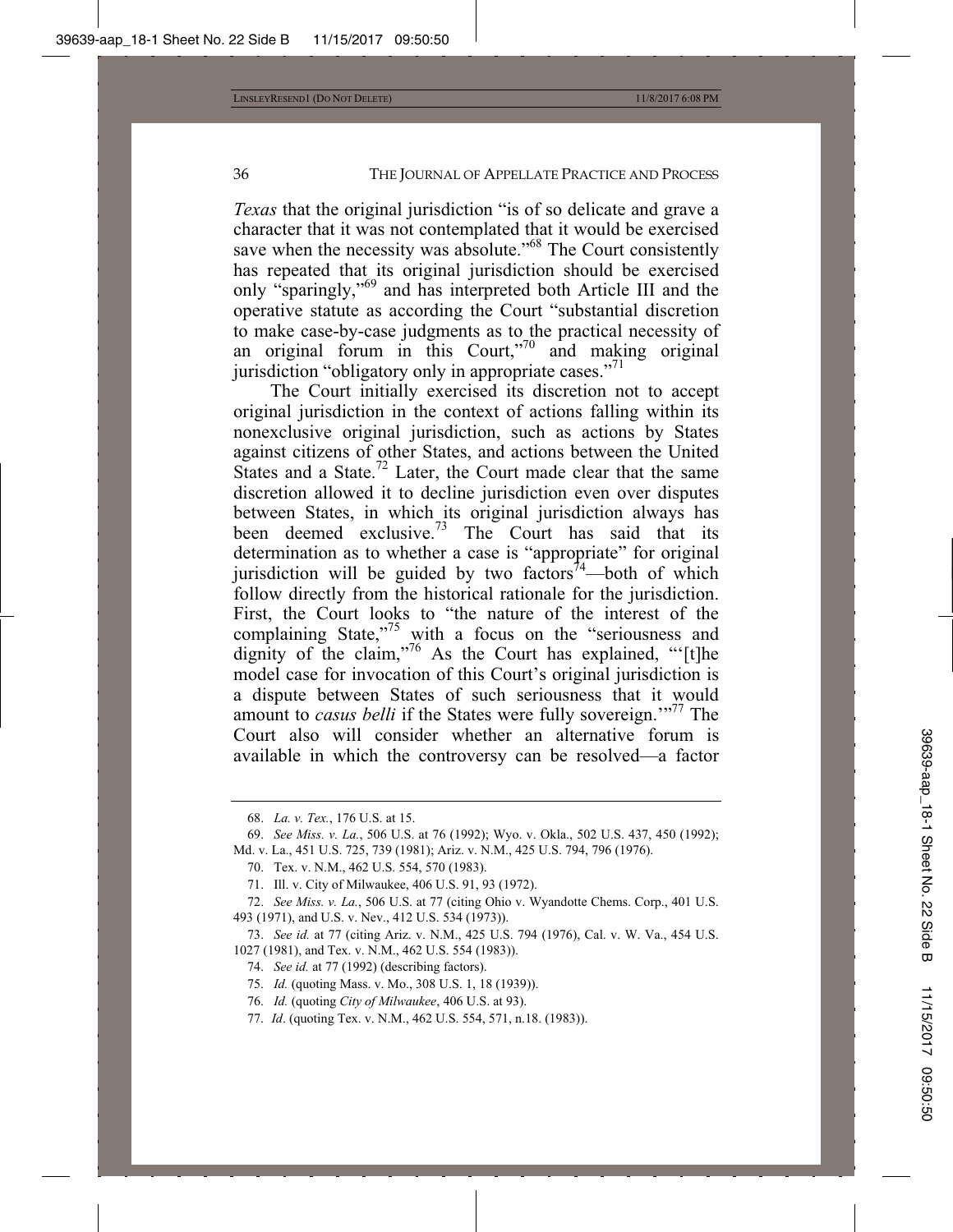that, although relevant, will not always be dispositive.<sup>78</sup> Both factors draw upon the historic and structural need for a forum in which States can resolve their most serious disputes.

# IV. DEVELOPMENT OF THE COURT'S LAWMAKING POWER

Another important question that arose as the variety of cases within the Court's original jurisdiction docket expanded was whether the Court had the power to make affirmative law in the course of exercising its original jurisdiction, or whether it was limited to applying existing state or federal law. This was not an issue that typically arose in boundary cases, which generally were governed by a formal document, such as a grant from the crown or a prior treaty between States, such that the Court's principal role was to interpret the document.<sup>79</sup>

As the limits of the Court's jurisdiction expanded into areas not governed by a treaty or some other external source, some parties argued that Article III was merely a jurisdictional grant that gave the Court the power to entertain a case, and that the power to make law to provide a rule of decision was reserved to Congress—so that if no such law existed to resolve the matter, the Court was powerless to  $act.^{80}$  The Court ultimately disagreed, holding in *Kansas v. Colorado*81 that the Court's crucial constitutional role of resolving disputes between States necessarily meant that the Court may have to fashion "interstate common law" to reach a resolution, in the absence of other controlling law:

One cardinal rule, underlying all the relations of the states to each other, is that of equality of right. Each state stands

<sup>78.</sup> *Id*. (citing *City of Milwaukee*, 406 U.S. at 93). In *Arizona v. New Mexico*, the Court declined to exercise its original jurisdiction, concluding that a pending state court action "provide[d] an appropriate forum in which the issues tendered . . . may be litigated." *Ariz. v. N.M.*, 425 U.S. at 797.

<sup>79.</sup> *See, e.g.*, Ga. v. S.C., 257 U.S. 516, 518–19 (1922) (resolving boundary issues between Georgia and South Carolina by reference to the 1787 Treaty of Beaufort); Ga. v. S.C., 497 U.S. 376, 380–81 (1990) (finally resolving State boundary by reference to the same 1787 Treaty, which succeeded 1732 letters patent chartering colony of Georgia).

<sup>80.</sup> *See, e.g.*, *R.I. v. Mass.*, 37 U.S. at 677, 717–18 (reproducing both argument by counsel that Congress has the sole power to make federal law to govern such disputes and Court's acknowledgement of State's argument).

<sup>81. 206</sup> U.S. 46 (1907).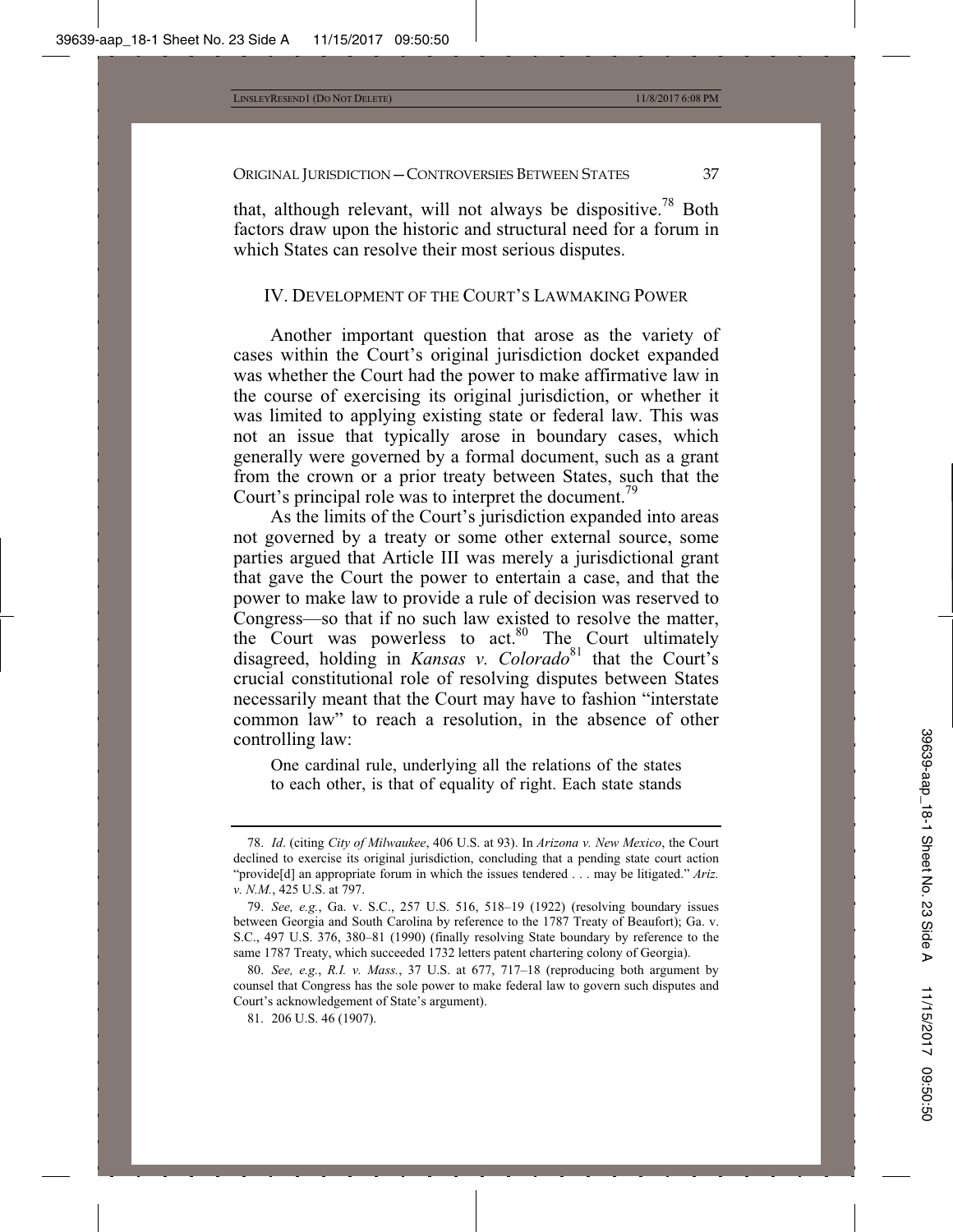on the same level with all the rest. It can impose its own legislation on no one of the others, and is bound to yield its own views to none. Yet, whenever . . . the action of one state reaches, through the agency of natural laws, into the territory of another state, the question of the extent and the limitations of the rights of the two states becomes a matter of justiciable dispute between them, and this court is called upon to settle that dispute in such a way as will recognize the equal rights of both and at the same time establish justice between them. In other words, through these successive disputes and decisions this court is practically building up what may not improperly be called interstate common law."82

The Court went so far as to state that its power to fashion federal common law in this area, being a critical part of its constitutional power and duty to resolve controversies between States, extended beyond the limited powers of Congress as enumerated in Article I.83

It was based on this set of understandings that the Court began to develop federal common law in one of its most complex areas of original jurisdiction—that of equitable apportionment of the waters of an interstate river or waterway. Although these cases were of enormous importance to the States involved, and concerned complex issues requiring resolution, the precedent available to the Court was extremely limited. Indeed, because there is little existing federal law or other guidance to resolve water-apportionment matters, and because by the very nature and purpose of original jurisdiction no one State's rules can prevail over another's, this area perhaps represents the most expansive manifestation of the Court's federal common law powers within the scope of its original jurisdiction.

From the beginning, the Court made clear that its jurisdiction to determine the extent of one State's rights to the waters of a river over those of another State is very broad.<sup>84</sup> In

<sup>82.</sup> *Id*. at 97–98 (citation omitted).

<sup>83.</sup> *Id*. at 95 ("It does not follow . . . that because Congress cannot determine the rule which shall control between the two states ... the controversy ceases to be one of a justiciable nature.").

<sup>84.</sup> *See generally* Kristin Linsley Myles, South Carolina v. North Carolina: *Some Problems Arising in an East Coast Water Dispute*, 12 WYO. L. REV. 3 (2012).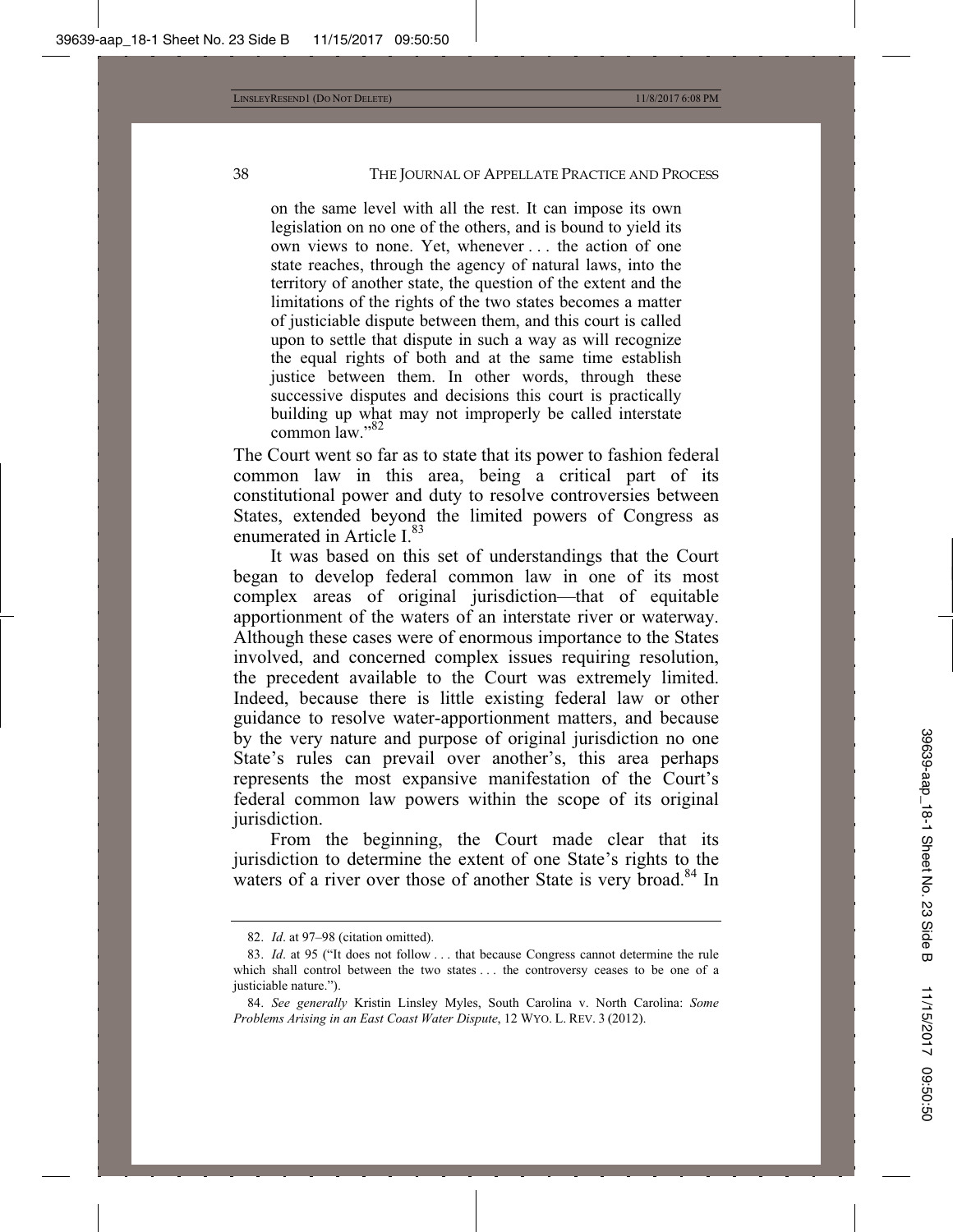*Kansas v. Colorado*, 85 one of the earliest such cases to reach the Court, Kansas challenged Colorado's diversion of waters of the Arkansas River to irrigate non-riparian arid lands, and claimed that under English common law, Kansas was entitled to receive the flows of the river as they existed "before any human interference."86 Colorado, for its part, claimed the right of its users under its doctrine of prior appropriation to take the entire flow of the stream, arguing that it had a sovereign right to divert and use any and all water running through its boundaries, without regard to any downstream impact on Kansas.<sup>87</sup> The Court rejected both positions, holding that the dispute would be resolved "upon the basis of equality of rights as to secure as far as possible to Colorado the benefits of irrigation without depriving Kansas of the like beneficial effects of a flowing stream<sup>"88</sup>

The Court's solution in *Kansas v. Colorado* neatly captured the unique constitutional design of the original jurisdiction clause to ensure that each State is treated with dignity. This concern also drove the Court's determination that federal common law, and not the underlying law of either state, ultimately would govern the dispute. A significant factor that affected the Court's analysis was that the two States applied different—and inconsistent—state law schemes for allocating private rights from the waters of a river. The Court noted that "[i]f the two states were absolutely independent nations," the dispute "would be settled by treaty or by force," but because neither of these methods was possible, the dispute "must be settled by decision of this court."89 The resulting inquiry for resolving such water-apportionment matters, best summarized in *Nebraska v. Wyoming*, 90 is very broad:

Priority of appropriation is the guiding principle. But physical and climatic conditions, the consumptive use of

90. 325 U.S. 589 (1945).

<sup>85. 206</sup> U.S. 46.

<sup>86.</sup> *Id*. at 85, 98 (stating, and then expounding upon, common law rule).

<sup>87.</sup> *Id*. at 98 (characterizing Colorado's argument as "extreme" and pointing out that "the appropriation of the entire flow of the river would naturally tend to make the lands along the stream in Kansas less arable[,] . . . taking from the adjacent territory that which had been the customary natural means of preserving its arable character").

<sup>88.</sup> *Id*. at 100.

<sup>89.</sup> *Id*. at 98.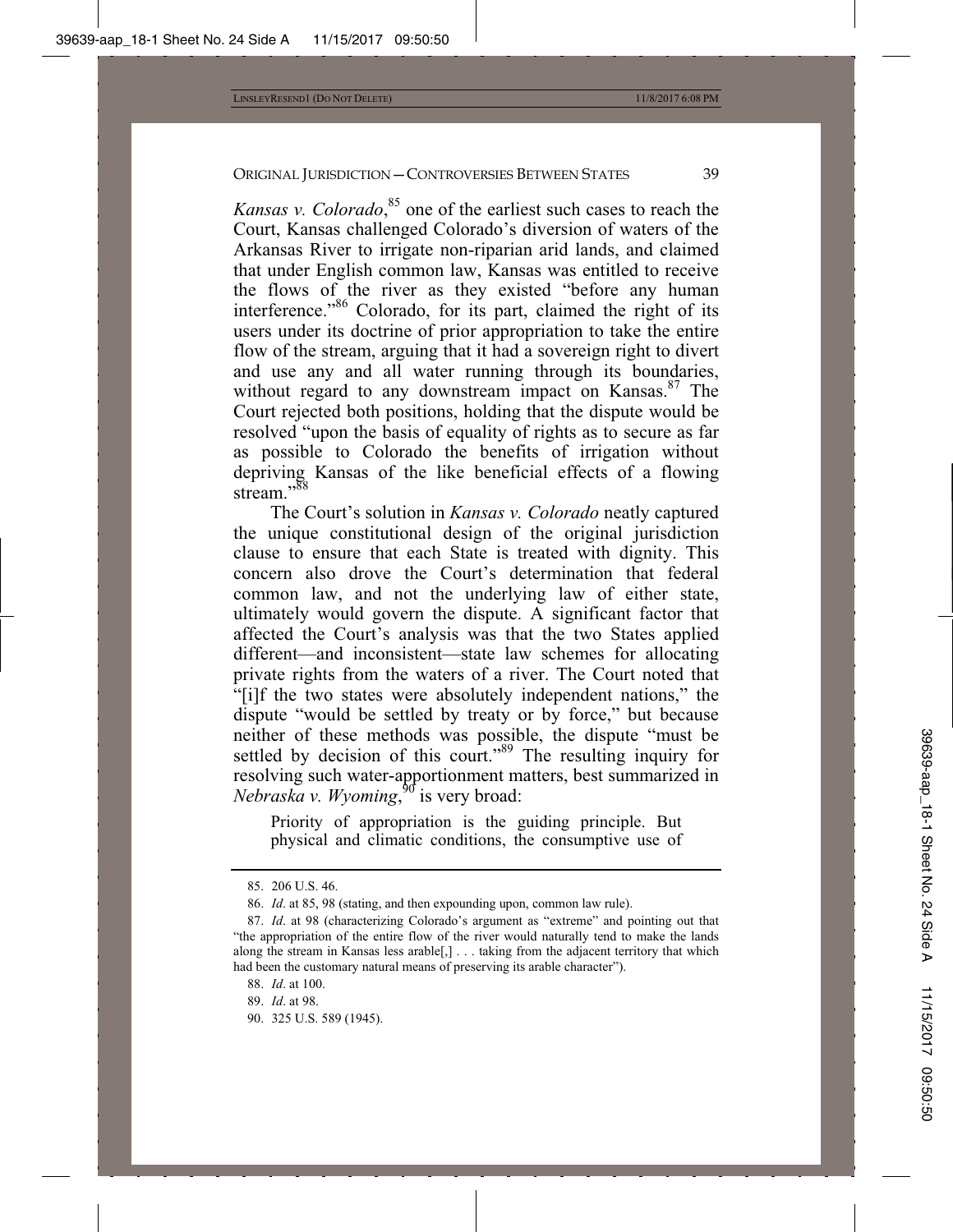water in the several sections of the river, the character and rate of return flows, the extent of established uses, the availability of storage water, the practical effect of wasteful uses on downstream areas, the damage to upstream areas as compared to the benefits to downstream areas if a limitation is imposed on the former—these are all relevant factors. They are merely an illustrative not an exhaustive catalogue. They indicate the nature of the problem of apportionment and the delicate adjustment of interests which must be made.<sup>9</sup>

Although the Court has made clear that it is making federal common law in resolving such disputes,  $92$  it looks to numerous sources as a means of resolving interstate disputes, in an effort to "recognize the equal rights of both [States] and at the same time establish justice between them."93 In *Kansas v. Colorado*, the Court held that, depending on the particular case, the Court considers "[f]ederal law, state law, and international law."<sup>94</sup> As for international law, although one would expect this to be a highly valuable source for resolving disputes between States which, after all, remain sovereign entities to some degree—the Court does not resort to such materials as frequently as one would expect, and generally frames any such references as simply informing the creation of federal common law.<sup>95</sup>

More prominently, the Court frequently (but not always) considers applicable state law in developing a federal common

<sup>91.</sup> *Id*. at 618; *accord* Colo. v. Kan., 320 U.S. 383, 393–94 (1944) (discussing benefits flowing from increased use of disputed water source, harms likely to result from its withdrawal, and corresponding harms potentially to be suffered by downstream State, and also noting that "great and serious caution" is "necessary" when endeavoring to determine whether each State's case is proved). This equitable appropriation approach remains the governing doctrine for "resolving high disputes between sovereigns" by ensuring fair and evenhanded water divisions. Joshua Patashnik, Arizona v. California *and the Equitable Apportionment of Interstate Waterways*, 56 ARIZ. L. REV. 1, 43 (2014) (quoting S.C. v. N.C., 558 U.S. 256, 277 (2010) (Roberts, C.J., dissenting)) (footnote omitted)).

<sup>92.</sup> Colo. v. N.M., 459 U.S. 176, 183 (1982) ("Equitable apportionment is the doctrine of federal common law that governs disputes between states concerning their rights to use the water of an interstate stream.").

<sup>93.</sup> *Kan. v. Colo.*, 206 U.S. at 98.

<sup>94.</sup> Kan. v. Colo., 185 U.S. 125, 146–47 (1902).

<sup>95.</sup> *See* Vt. v. N.Y., 417 U.S. 270, 277 (1974) (noting that the original jurisdiction extends to adjudications between States based on "principles of law, some drawn from the international field, some expressing a 'common law' formulated over the decades"); *see also* Neb. v. Wyo., 325 U.S. 589 (1945); *Colo. v. Kan.*, 320 U.S. at 393–94.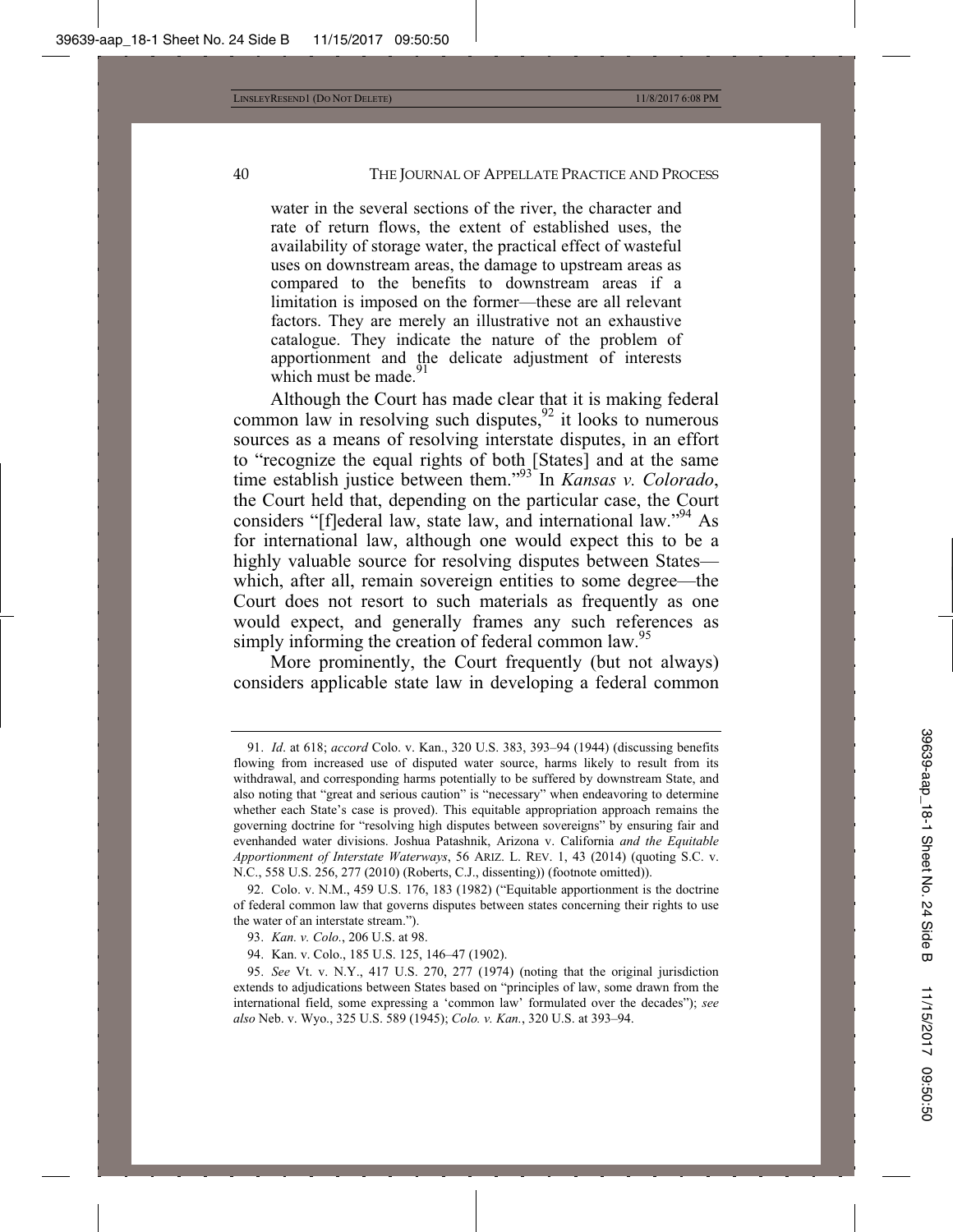law rule to govern an interstate dispute.<sup>96</sup> In so doing, the Court has cautioned that state law is "not to be deemed to have controlling weight $10^{97}$ —a rule that prevents the inequitable result of choosing one state's laws over another's.<sup>98</sup> As the Court explained in *Connecticut v. Massachusetts*:

[T]his is not to say that there must be an equal division of the waters of an interstate stream among the States through which it flows. It means that the principles of right and equity shall be applied having regard to the "equal level or plane on which all the States stand, in point of power and right, under our constitutional system" and that, upon a consideration of the pertinent laws of the Contending states . . . this Court will determine what is an equitable apportionment of the use of such waters.<sup>99</sup>

In *Kansas v. Colorado*, the Court declined to rely on either of the States' competing bodies of water law, and instead simply weighed the relevant factors in a manner designed to "establis[h] justice" between the States.<sup>100</sup> In other interstate water disputes, the Court has affirmatively adopted state law as the federal common law rule for the case—most notably where both States employ the same state-law methodology for apportioning water, such as the Western water law principle of prior appropriation.<sup>101</sup> The Court also looks to state law where state law rights may be considered as part of the equitable apportionment analysis.<sup>102</sup> Under these precedents, the Court's creation of federal common law is not entirely unbounded, but takes into account the delicate task of ensuring that each State is treated with equal dignity before the Court.

101. In *Wyoming v. Colorado*, 259 U.S. 419, 465, 470 (1922), the Court applied the doctrine of prior appropriation because both States adhered to that doctrine as a means of establishing priorities over waters within their boundaries. *See also Colo. v. N.M.*, 459 U.S. at 183–84 (discussing "equable apportionment" and "prior appropriation"); *Neb. v. Wyo.*, 325 U.S. at 617–18, 622 (discussing "priority of appropriation" and recognizing it as a "guiding principle for an apportionment" when both States follow the doctrine).

102. *See, e.g., Conn. v. Mass.*, 282 U.S. at 670–71.

<sup>96.</sup> *See, e.g.*, *City of Milwaukee*, 406 U.S. at 107 (noting that state standards may be relevant despite the existence of federal common law on nuisance).

<sup>97.</sup> Conn. v. Mass., 282 U.S. 660, 670 (1931).

<sup>98.</sup> *Kan. v. Colo.*, 206 U.S. at 98 (recognizing equal status of States).

<sup>99.</sup> *Conn. v. Mass.* 282 U.S. at 670–71 (citation omitted).

<sup>100.</sup> *Kan. v. Colo.*, 206 U.S. at 98.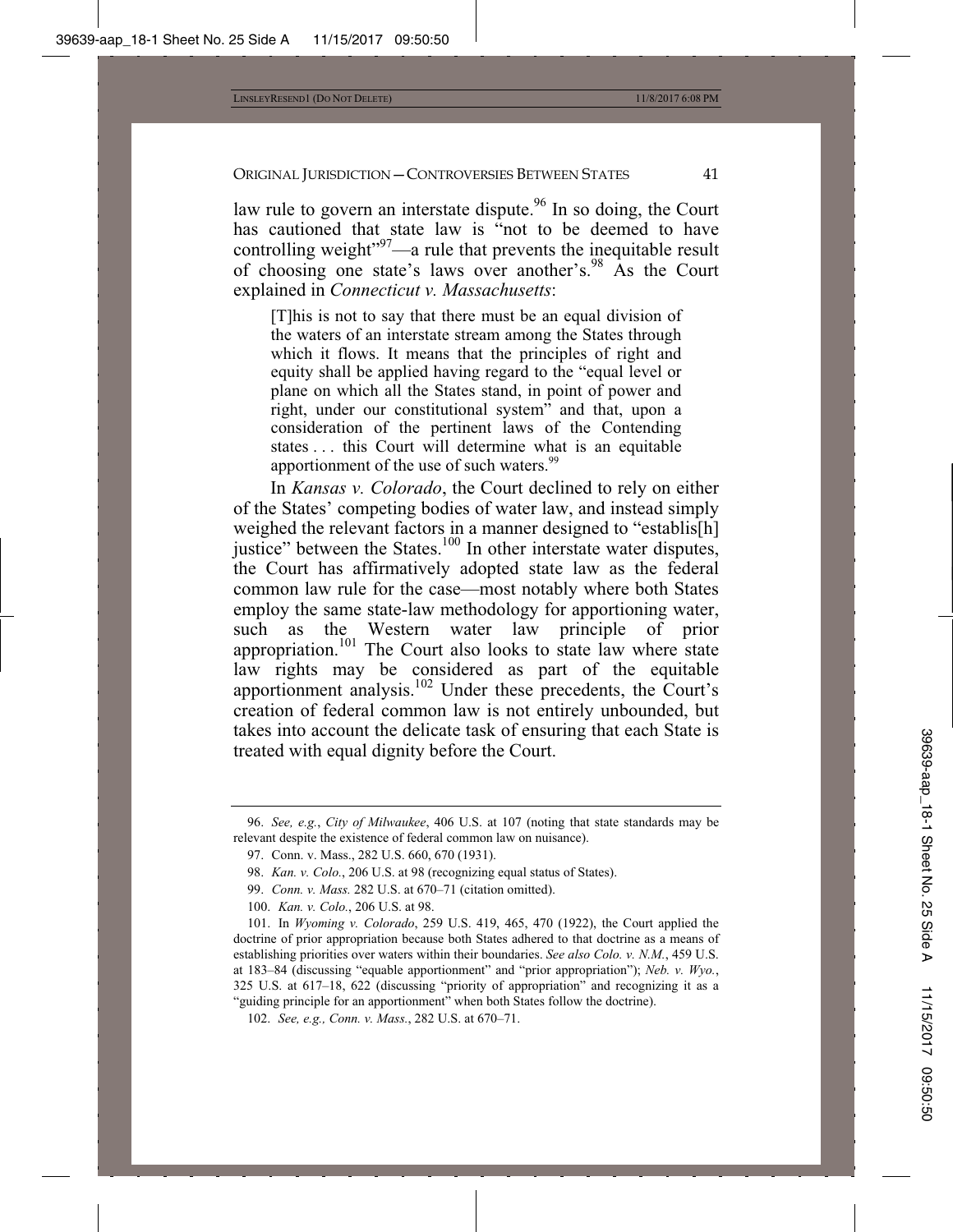# V. PROCEDURES FOR INTERSTATE DISPUTES WITHIN THE COURT'S ORIGINAL JURISDICTION

The same historical and structural concerns that animate the substance of the Court's original jurisdiction jurisprudence also influence the procedures that the Court follows in such cases procedures that differ significantly from those governing its appellate docket.

#### *A. Intervention by Non-State Parties*

Although the Court certainly could have justified a rule that only sovereign States could be parties to original jurisdiction actions brought under the head of Article III, Section 2, for "controversies between two or more states," the Court long has allowed non-State persons or entities to be named as parties to such actions, in part based on the further provision in Section 2 for suits "between a State and Citizens of another State," as well as the general provision for original jurisdiction over cases "in which a state shall be a party."<sup>103</sup> The practice of allowing such parties began in 1792 with the Court's decision in *Georgia v. Brailsford*,<sup>104</sup> and "for more than two centuries the Court has exercised that jurisdiction over nonstate parties in suits between two or more States."105 Such actions have involved a wide range of subjects, including claims for equitable apportionment of water.<sup>106</sup>

Consistent with this history, the Court also has permitted non-State parties to intervene in original jurisdiction actions under appropriate circumstances.<sup>107</sup> The Court's criteria for

104. 2 U.S. (2 Dall.) 402 (1792).

<sup>103.</sup> *See generally S.C. v. N.C.*, 558 U.S. at 266 (discussing rules developed in earlier cases).

<sup>105.</sup> *S.C. v. N.C.*, 558 U.S. at 266 (citing N.Y. v. Conn., 4 U.S. (4 Dall.) 1 (1799), and *Mo. v. Ill.*, 180 U.S. at 224–25)).

<sup>106.</sup> *Id.* (citing Ariz. v. Cal., 460 U.S. 605, 608, n.1 (1983); *Tex. v. N.M.*, 343 U.S. 932; N.J. v. City of N.Y., 279 U.S. 823 (1929) (per curiam) (granting motion to add City)).

<sup>107.</sup> *Id.* at 265 (citing *Md. v. La.*, 451 U.S. at 745, n.21); *see also, e.g.*, Okla. v. Tex., 258 U.S. 574, 581, 598 (1922) (involving boundary dispute threatening armed hostilities with respect to private intervenors' rights in contested land); *Md. v. La.*, 451 U.S. at 745 n.21 (permitting private corporations to intervene in original-action Commerce Clause challenge to State's imposition of allegedly unlawful tax).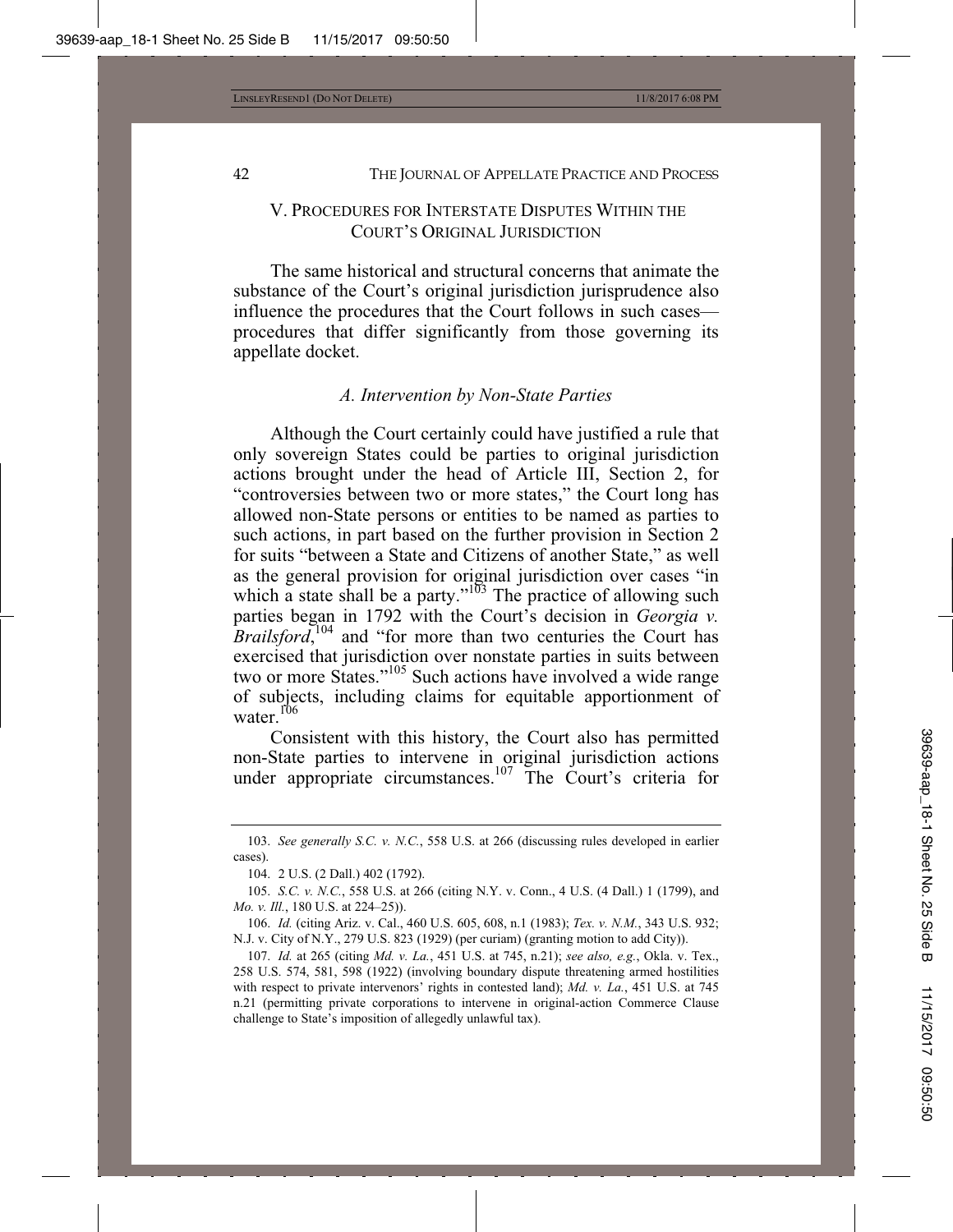permitting such intervention have rested heavily on the original constitutional and historical rationale for original jurisdiction over controversies between two or more States. Generally, the Court has narrowly restricted the scope of intervention for nonstate parties in interstate disputes, applying the *parens patriae* doctrine to hold that, because a State is deemed to represent the interests of its citizens, there is no need for such non-State parties to intervene to protect their own rights.<sup>108</sup> When a private party seeks to intervene in a case in which the intervenor's home State is already a party, the intervenor must demonstrate the necessity for its inclusion and that the State will not adequately represent its interests: that is, the intervenor must show "some compelling interest in his own right, apart from his interest in a class with all other citizens and creatures of the same state, which interest is not properly represented by the state."<sup>109</sup>

In *Oklahoma v. Texas*, the Court first addressed the issue of whether non-State party plaintiffs could intervene in interstate disputes. In that case, the United States had intervened to assert claims against the party States over a contested river, and the Court appointed a receiver to take possession of certain disputed property.<sup>110</sup> Various parties then sought to intervene, claiming rights in the land that the receiver controlled.<sup>111</sup> Finding these claims in conflict with one another and "with the claims of one or more of the three principal litigants,"<sup>112</sup> the Court allowed the intervention, which it concluded "would permit all possible claims to the property... to be freely and appropriately asserted" such that no other court could govern the receiver's control.<sup>113</sup>

In *Maryland v. Louisiana*, the Court allowed several pipeline companies to intervene in an interstate case that addressed the constitutionality of Louisiana's natural gas tax.<sup>114</sup> The Court found that the pipeline companies had a "direct stake

<sup>108.</sup> Patashnik, *supra* note 91, at 43.

<sup>109.</sup> N.J. v. N.Y., 345 U.S. 369, 373 (1953) (denying Philadelphia's motion to intervene, on the ground that the city failed to meet its burden to show that Pennsylvania did not represent its interests); *accord S.C. v. N.C.*, 558 U.S. at 266–67.

<sup>110.</sup> *Okla. v. Tex.*, 258 U.S. at 579.

<sup>111.</sup> *Id.* at 581.

<sup>112.</sup> *Id.*

<sup>113.</sup> *Id.* at 580 (discussing receiver's appointment).

<sup>114.</sup> *Md. v. La.*, 451 U.S. at 729.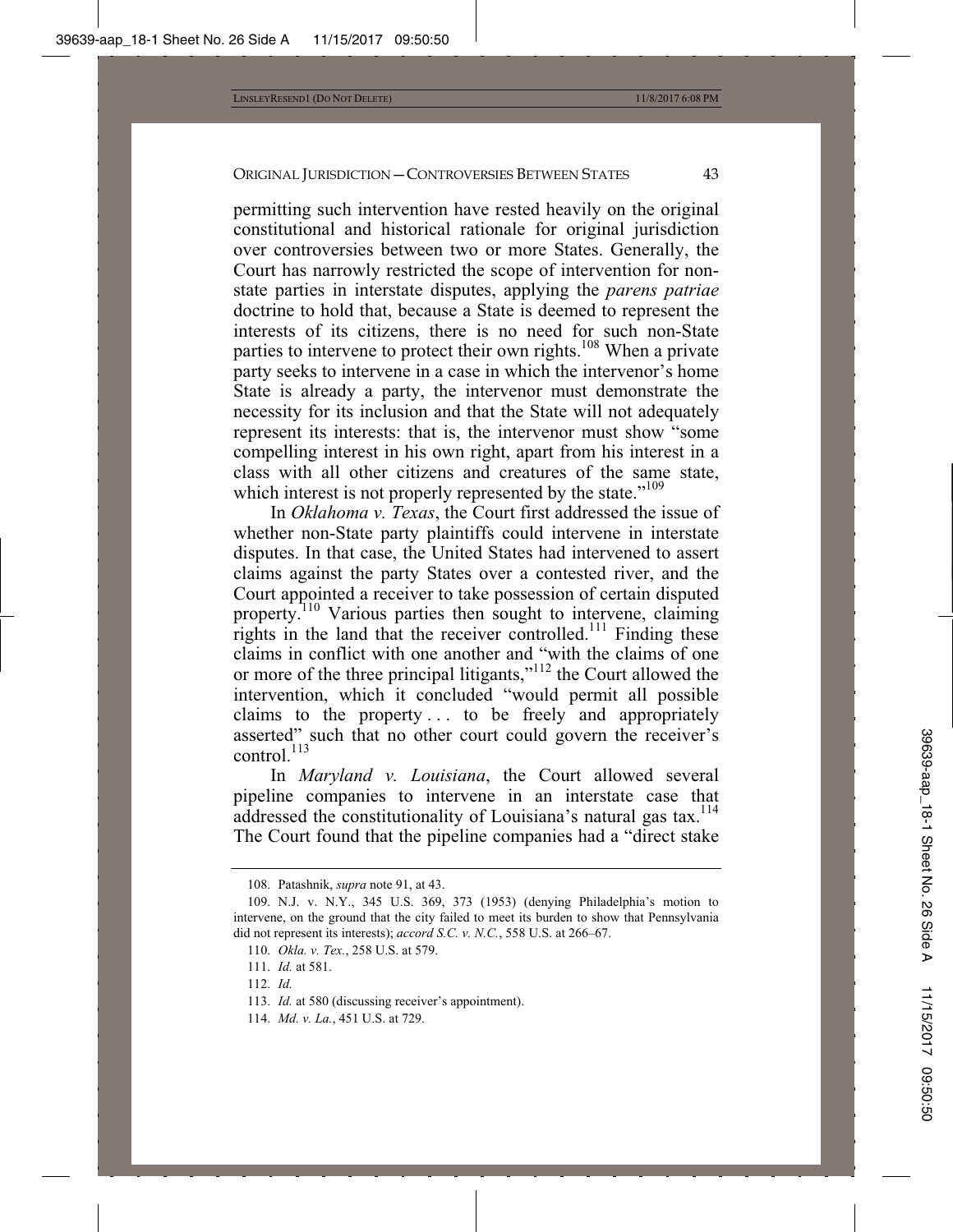in th[e] controversy" and concluded that, "in the interest of a full exposition of the issues," it would accept the Special Master's recommendation that they be allowed to intervene.<sup>115</sup> Although the private parties' injuries were identical to that of the State, the Court did not find that this alignment of interests precluded intervention.116 And in *Arizona v. California*, where Native American tribes sought leave to intervene, the Court found that the tribes were "entitled to take their place as independent qualified members of the modern body politic,"<sup>117</sup> despite the State's claim that the intervention—insofar as it would permit claims by the tribes against the States—would compromise the State's sovereign immunity protected by the Eleventh Amendment and not waived as part of the original Article III provision for resolving disputes between the States themselves<sup>118</sup>

In some other original jurisdiction cases, the Court has found that the putative intervenors lacked the requisite independent interest.119 In *New Jersey v. New York*, the Court denied a motion by the city of Philadelphia to intervene in a dispute in which New Jersey challenged a diversion by New York of the waters of the Delaware River, holding that the City had not met its burden to show that Pennsylvania would not adequately represent its interest and that it had a "compelling interest" in its own right.<sup>120</sup> The Court explained that it would be unworkable to permit each municipality that might have an interest in the matter to become a party: "If we undertook to evaluate all the separate interests within Pennsylvania, we could, in effect, be drawn into an intramural dispute over the distribution of water within the Commonwealth. $"^{121}$ 

In *South Carolina v. North Carolina*—in which South Carolina sought an equitable apportionment of the waters of the Catawba River—the Court denied leave for the City of Charlotte

120. *N.J. v. N.Y.*, 345 U.S. at 373.

<sup>115.</sup> *Id.* at 745 n.21.

<sup>116.</sup> *Id.* at 743–45 (discussing tax burden felt by people of states outside Louisiana and concluding that the case was an "appropriate one for the exercise of our original jurisdiction under  $§$  1251(b)(2)").

<sup>117.</sup> Ariz. v. Cal., 460 U.S. 605, 614–15 (1983) (discussing tribes' interest).

<sup>118.</sup> *Id.* at 615.

<sup>119.</sup> *See*, *e.g.*, Tex. v. N.J., 379 U.S. 674, 677, 683 (1965); *N.J. v. N.Y.*, 345 U.S. at 373.

<sup>121.</sup> *Id.*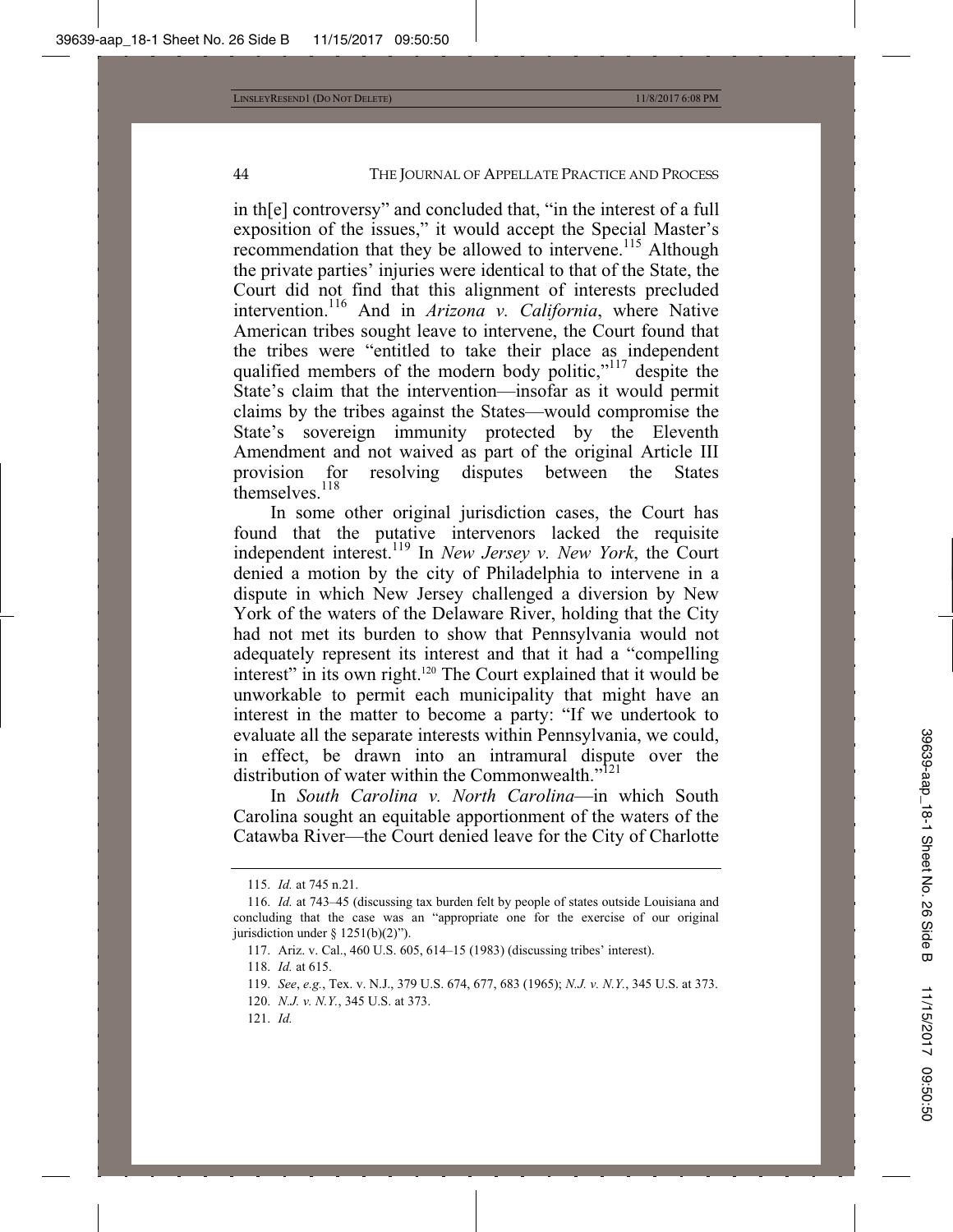to intervene as a defendant, but permitted two other parties to do so.<sup>122</sup> As a municipality of North Carolina and a beneficiary of its alleged water use, Charlotte was adequately represented by North Carolina,<sup>123</sup> which shared Charlotte's interest in ensuring that the city received water.<sup>124</sup> By contrast, the Court allowed intervention by Duke Energy, which had eleven power plants along the river, with accompanying dams, on both sides of the state boundary and necessarily would be involved in any resulting allocation plan.<sup>125</sup> The Court also allowed intervention by a bi-state municipal entity that also had operations on both sides of the state boundary.<sup>126</sup> The Court found that these parties had strong interests in the outcome of the dispute that were not aligned with those of either of the two party States.<sup>127</sup>

#### *B. Requirement to Seek Leave*

The existence of a dispute between States does not automatically warrant the exercise of the Court's original jurisdiction. The complaining State must seek leave from the Court to file a bill of complaint, and in so doing must meet certain threshold requirements. Before filing an initial pleading, a complaining State invokes the Court's original jurisdiction by making a motion for leave to file in the Court.<sup>128</sup> For the case to commence, the motion must be approved by a majority of the Justices. When deciding whether to grant the motion for leave to

125. *Id.* at 268–73.

<sup>122.</sup> *S.C. v. N.C.*, 558 U.S. at 267–74 (discussing potential intervenors' individual situations).

<sup>123.</sup> *Id.* at 274 ("Charlotte is a municipality of North Carolina, and for purposes of this litigation, its transfers of water from the Catawba River basin constitute part of North Carolina's equitable share. . . . Charlotte, therefore, occupies a class of affected North Carolina users of water, and the magnitude of Charlotte's authorized transfer does not distinguish it in kind from other members of the class." (citations omitted)).

<sup>124.</sup> *Id.*

<sup>126.</sup> *Id.*

<sup>127.</sup> *Id*. at 271, 273 (holding that "neither State [had] sufficient interest . . . to represent the full scope of the [municipal entity's] interests," and that the "importance" and "relevance" of Duke Energy's interests indicated that they "should be represented by a party," but that "neither State [was] situated to do so properly").

<sup>128.</sup> SUP. CT. R. 17(3) (providing that "[t]he initial pleading [in an action invoking the Court's original jurisdiction] shall be preceded by a motion for leave to file, and may be accompanied by a brief in support of the motion").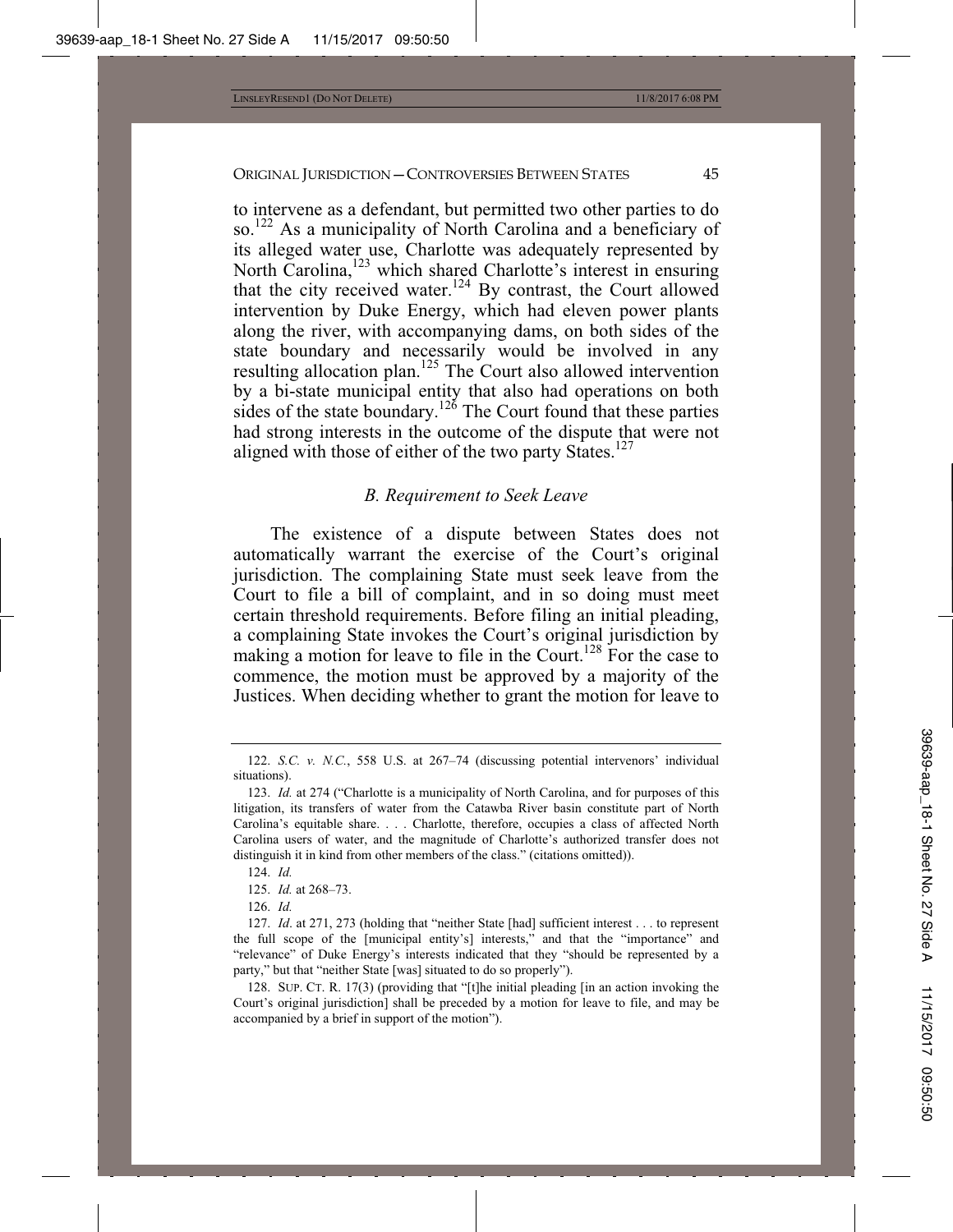file, the Court considers several important requirements, which largely follow from the "grave and delicate" nature of the jurisdiction and the corresponding need to exercise it sparingly. $^{129}$ 

First, the complaining State must establish standing to bring the action against the defendant State or States. It does so by showing "a direct interest of its own" and "not merely seeking recovery for the benefit of individuals who are the real parties in interest."130 As *Maryland v. Louisiana* demonstrates, for example, the State "may act as the representative of its citizens in original actions" when the injury "affects the general population of a State in substantial way."131 In that case, the Court held that the plaintiff States could sue for the injury to their citizens' property interests as a result of an alleged unconstitutional tax imposition.<sup>132</sup> The Court reasoned that the States had a broad interest "in protecting [their] citizens from substantial economic injury" because the citizens could not bring suit in Louisiana.<sup>133</sup> Although the need to establish standing may preclude some types of interstate claims, the Court has recognized standing for interstate disputes over boundaries, pollution, tax, and—as this article itself demonstrates—water allocation.<sup>134</sup>

Second, the Court imposes a heightened pleading standard that must be met before it "exercise[s] its extraordinary power under the Constitution to control the conduct of one [sovereign]

<sup>129.</sup> *See Miss. v. La.*, 506 U.S. at 76–77.

<sup>130.</sup> Kan. v. Colo., 533 U.S. 1, 8–9 (2001) (indicating that injury to Kansas as a State gave it standing to bring an action against Colorado for water disputes rooted in the Arkansas River Compact).

<sup>131.</sup> *Md. v. La.*, 451 U.S. at 737 (citations omitted).

<sup>132.</sup> *Id.* at 739.

<sup>133.</sup> *Id.* (pointing out that "individual consumers cannot be expected to litigate . . . given that the amounts paid by each consumer are likely to be relatively small").

<sup>134.</sup> *See*, *e.g.*, Mont. v. Wyo., 563 U.S. 368, 375 (2011) (involving dispute over appropriation of water under a compact); Ala. v. N.C., 560 U.S. 330, 338 (2010) (involving dispute over a compact addressing storage of low-level radioactive waste); *Wyo. v. Okla.*, 502 U.S. at 452 (involving effects on Wyoming coal-severance-tax receipts of Oklahoma statute requiring power plants located in Oklahoma to burn a specific percentage of coal mined in Oklahoma); Ohio v. Ky., 410 U.S. 641, 652 (1973) (involving boundary dispute over the Ohio River).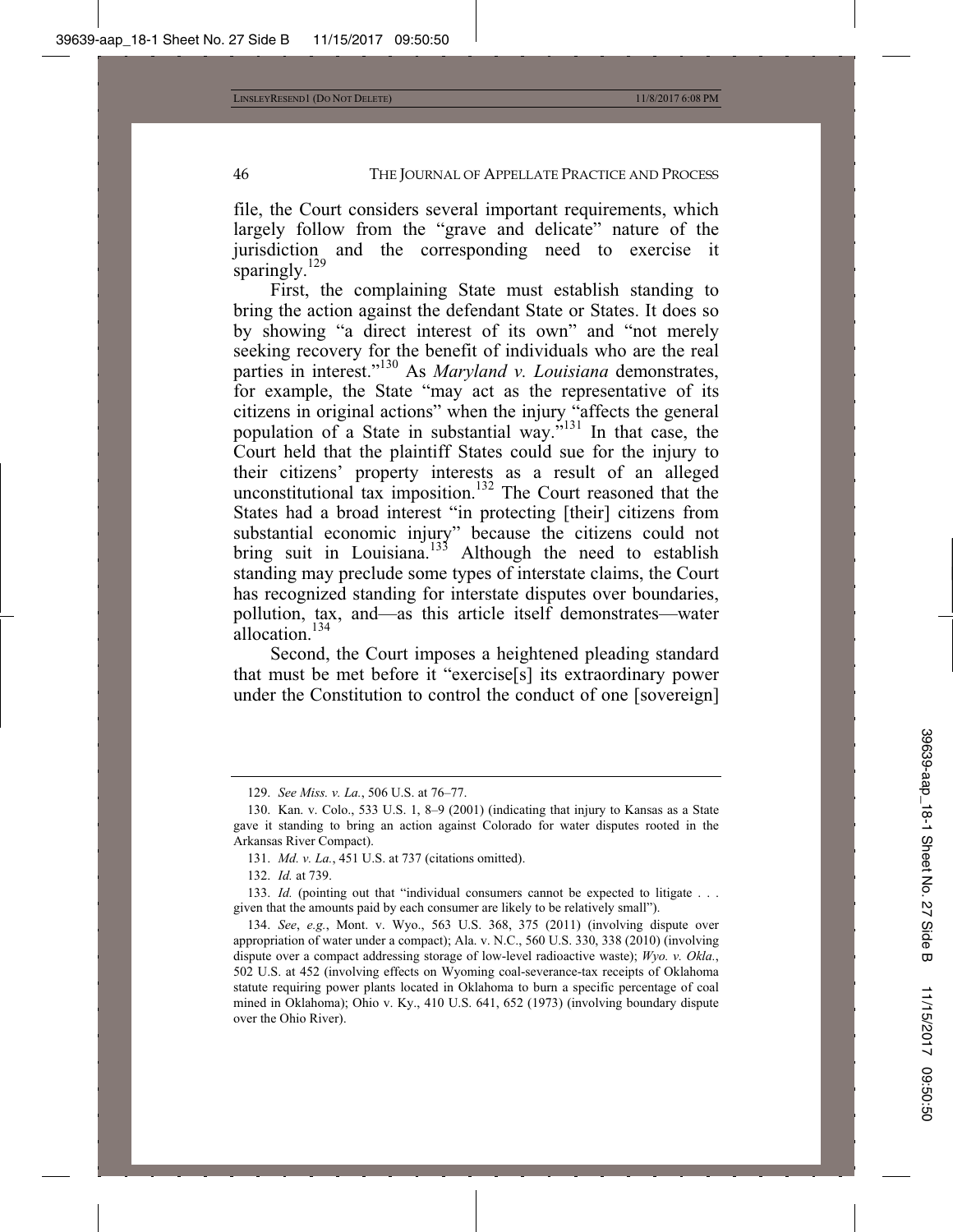state at the suit of another."<sup>135</sup> This standard creates a much higher burden for the complaining State than would apply in a private suit between individuals.<sup>136</sup> Among other things, the Court will not grant leave unless "the threatened injury is clearly shown to be of serious magnitude and imminent. $137$ 

Third, even if the complaining State meets these minimum prerequisites, the Court still may refuse to entertain the action. As noted above, the Court has refused to exercise its original jurisdiction even in cases within its exclusive, original jurisdiction, where the requisite "seriousness and dignity of the claim" was lacking.138 In addition, because of the Court's limited resources, the Court considers whether the issue can appropriately be litigated in an alternative forum.<sup>139</sup> The Court may choose to send the case to a district court, provided that it involves a federal question.<sup>140</sup> Yet, even when the parties do not have access to another forum in which to litigate, the Court still may use its discretion on a case-by-case basis to deny leave to file an original action.<sup>141</sup>

139. Ariz. v. N.M., 425 U.S. at 797 (finding that state court action provided an "appropriate forum" in which to resolve the controversy).

140. *City of Milwaukee*, 406 U.S. at 105 (indicating that the "question of apportionment of interstate waters is a question of 'federal common law' upon which state statutes or decisions are not conclusive").

141. *Miss. v. La.*, 506 U.S. at 76 (recognizing that original jurisdiction is to be exercised only sparingly and with discretion); *see also Wyandotte Chemicals*, 401 U.S. at 495.

<sup>135.</sup> N.D. v. Minn., 263 U.S. 365, 374 (1923) (holding in an interstate water dispute that Minnesota's construction of drainage ditches and straightening of a river channel was not responsible for floods affecting North Dakota) (internal quotation marks omitted).

<sup>136.</sup> *See id.*

<sup>137.</sup> Ala. v. Ariz., 291 U.S. 286, 292 (1934) (determining that the amended bill did not meet the requirements to grant leave).

<sup>138.</sup> *City of Milwaukee*, 406 U.S. at 93, 108 (declining to exercise original jurisdiction because the claim at issue lacked "seriousness and dignity," and "remit[ting] the parties to an appropriate district court whose powers are adequate to resolve the issues" (footnote omitted)); *see also Wyandotte Chemicals*, 401 U.S. at 495 (concluding that although case falls within original jurisdiction, the Court "should nevertheless decline to exercise" original jurisdiction); Mass. v. Mo., 308 U.S. 1, 18–19 (1939) (declining to exercise original jurisdiction over a matter involving state taxes, finding that another proper and adequate remedy was available); Vincent L. McKusick, *Discretionary Gatekeeping: The Supreme Court's Management of Its Original Jurisdiction Docket Since 1961*, 45 ME. L. REV. 185, 190 (1993) (noting that the Court rejected fifty State-party cases between October 1, 1961, and April 25, 1993, and provided only nine published opinions explaining its reasons for refusing to hear most of them).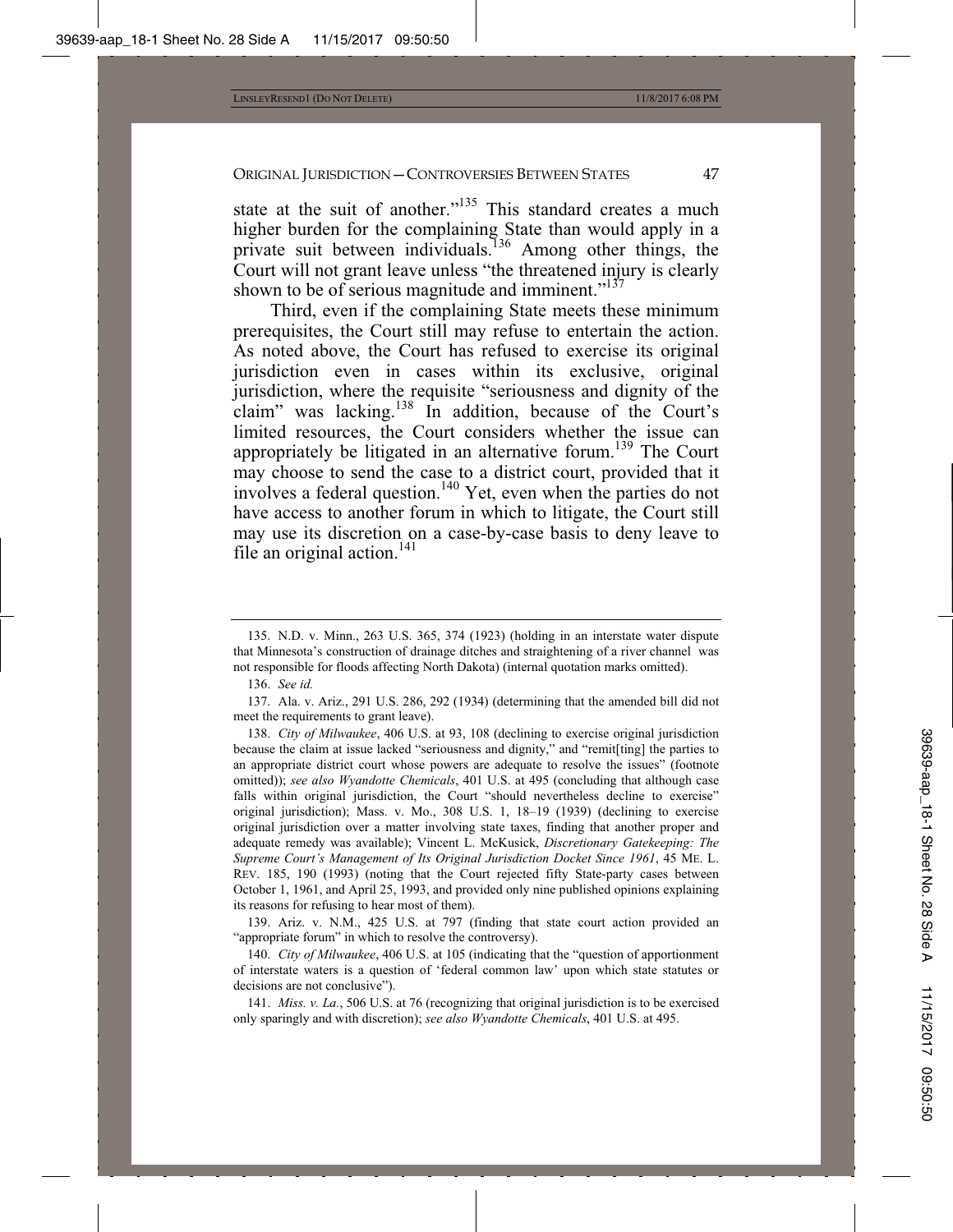#### *C. High Barrier to a Decree Affecting Sovereign Interests*

Even if a State succeeds in invoking the Court's original jurisdiction and establishing its case by a preponderance of the evidence, the complaining State is not necessarily assured a victory in the form of a decree. Based upon the same delicate sovereign interests that may cause the Court to decline to entertain an original jurisdiction action between States, the Court may decline to enter a decree in such an action, even where one State seemingly has proven its case. This is particularly true in equitable apportionment cases involving interstate waters, where the requested decree normally would take the form of an order enjoining the defendant State from certain uses or actions with respect to the disputed waters. The Court has stated that, at a minimum, the complaining State must establish "proof by clear and convincing evidence of some real and substantial injury or damage."<sup>142</sup> But even a showing of such injury may not be enough to warrant a decree from the Court. Rather, before the Court will exercise its extraordinary powers to enjoin a State's actions, it must also be shown that the "countervailing equities" that benefit the defendant State do not "justify the detriment to existing users" in the complaining State.<sup>143</sup> The complaining State must demonstrate, with "clear and convincing evidence," a substantial injury caused by the other State, such as "unreasonably wasteful" use,<sup>144</sup> such that the Court would be prepared to defend its decree "against all considerations on the other side."<sup>145</sup> And the defendant State may prove that the benefits of its uses or proposed uses of water "substantially outweigh the harm[s]" alleged by the complaining State, in which case no decree will issue.<sup>146</sup>

The Court's decision in *Kansas v. Colorado* illustrates this point and also the degree to which the Court is reluctant to intervene in a way that will disrupt the balance of sovereign

<sup>142.</sup> Neb. v. Wyo., 507 U.S. 584, 591 (1993); *see also Colo. v. N.M.*, 459 U.S. at 187 n.13 (discussing burden of proof); *Conn. v. Mass.*, 282 U.S. at 669; N.Y. v. N.J., 256 U.S. 296, 309 (1921).

<sup>143.</sup> *Colo. v. N.M.*, 459 U.S. at 187.

<sup>144.</sup> *Id.* at 189–90 (remanding for further findings).

<sup>145.</sup> *Mo. v. Ill.*, 200 U.S. 496, 521 (1906) (using this characterization in a case in which the bill was dismissed after trial because Missouri failed to meet the standard of proof).

<sup>146.</sup> *Colo. v. N.M.*, 459 U.S. at 187.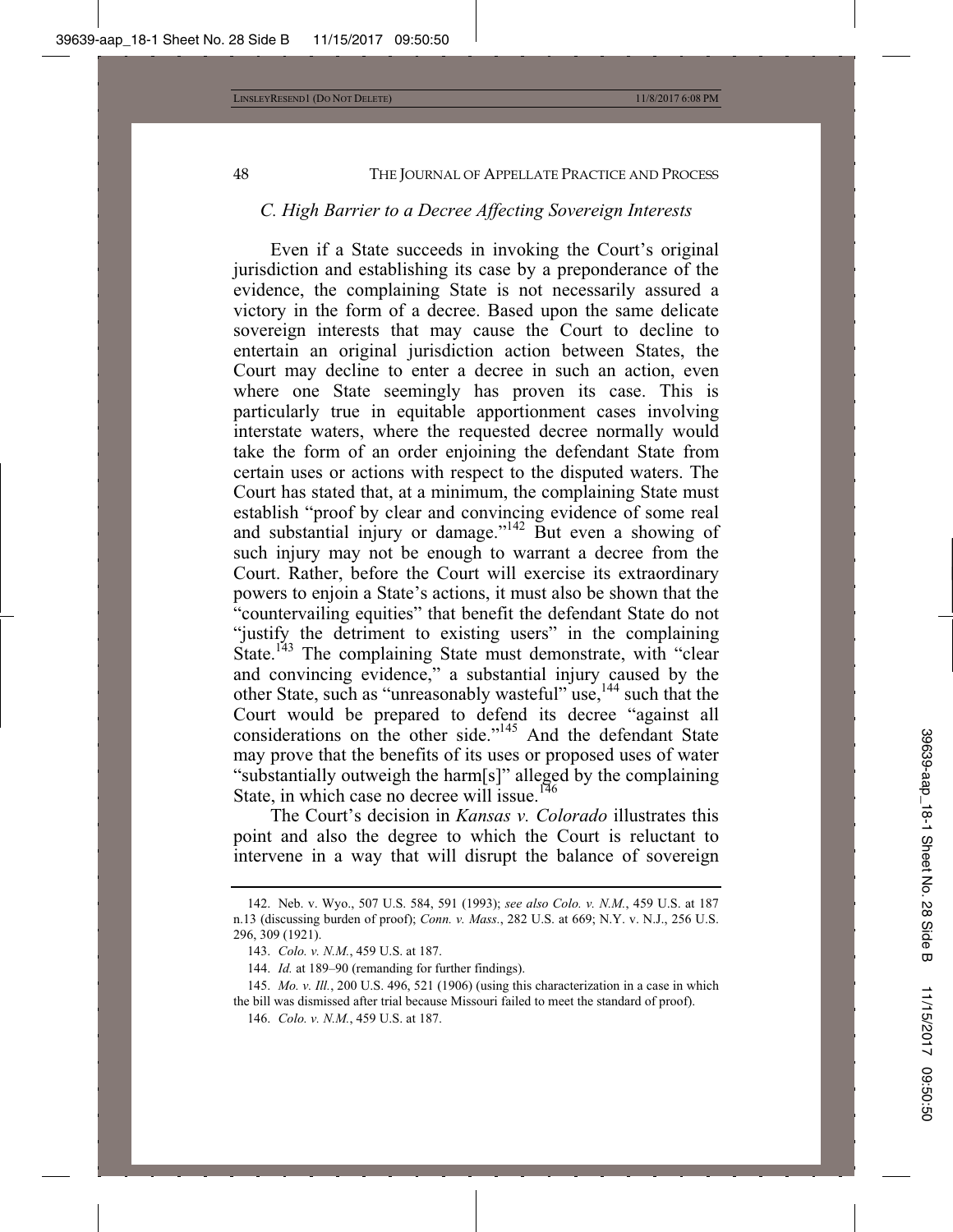interests between States. As discussed above, this case resulted in the first expression of the Court's doctrine of equitable apportionment with respect to interstate waters.<sup>147</sup> After a trial, the Court agreed with Kansas that the "diminution of the flow of water in the river by the irrigation of Colorado has worked some detriment to the southwestern part of Kansas."<sup>148</sup> Nonetheless, the Court found that comparing the amount of detriment to Kansas with the "great benefit" to Colorado led to the conclusion that "equality of right and equity between the two states forbids any interference with the present withdrawal of water in Colorado for the purposes of irrigation."<sup>149</sup> The Court made much the same point in its later decision in *Colorado v. Kansas*:

[I]n such disputes as this, the court is conscious of the great and serious caution with which it is necessary to approach the inquiry whether a case is proved. Not every matter which would warrant resort to equity by one citizen against another would justify our interference with the action of a state, for the burden on the complaining state is much greater than that generally required to be borne by private parties. Before the court will intervene the case must be of serious magnitude and fully and clearly proved. And in determining whether one state is using, or threatening to use, more than its equitable share of the benefits of a stream, all the factors which create equities in favor of one state or the other must be weighed as of the date when the controversy is mooted.<sup>150</sup>

In *Connecticut v. Massachusetts*, the Court again displayed a reluctance to disrupt the status quo between two sovereign States by issuing a coercive decree. Connecticut had challenged a plan by Massachusetts to divert waters of the Connecticut River, claiming that the diversion plan inevitably would harm Connecticut's agriculture and hydropower capabilities.<sup>151</sup> After taking jurisdiction and holding a full trial on the merits—and also making findings that agreed with many of the assertions

<sup>147.</sup> *See* text accompanying notes 85–89, *supra*.

<sup>148.</sup> *Kan. v. Colo.*, 206 U.S. at 113–14.

<sup>149.</sup> *Id*. at 114.

<sup>150.</sup> *Colo. v. Kan.*, 320 U.S. at 393–94 (footnote omitted).

<sup>151.</sup> *Conn. v. Mass.*, 282 U.S. at 663–67 (setting out facts alleged by Connecticut and findings of special master).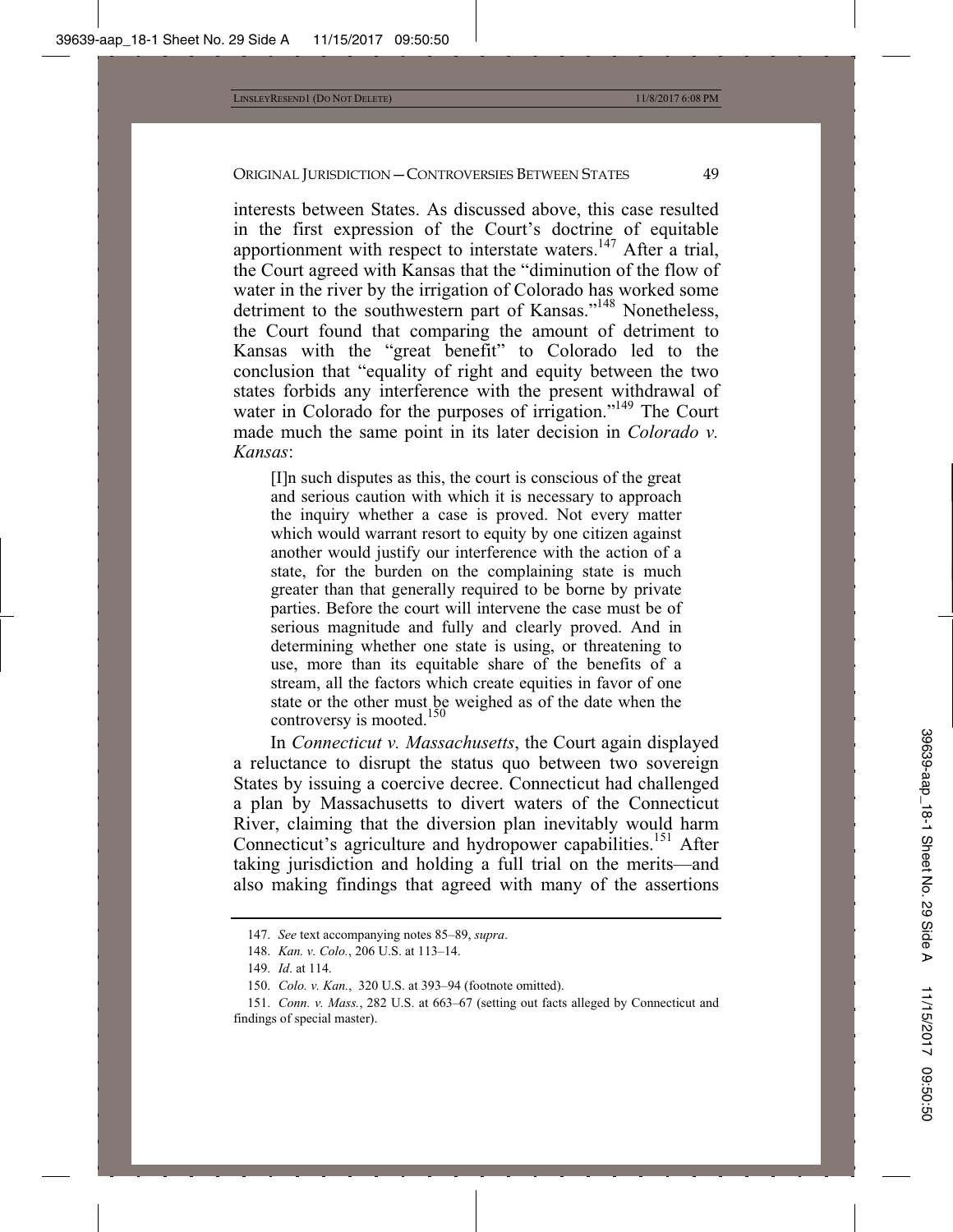Connecticut had made—the Court ultimately dismissed the bill of complaint because Connecticut had not offered "clear and convincing" evidence of serious injury so as to provide the Court a warrant to "exert its extraordinary power to control the conduct of one State at the suit of another."

Similar factors affected the outcome in *Missouri v. Illinois*. Although the Court granted leave to file the action—thereby establishing the principle that a State may bring an original action in a *parens patriae* capacity<sup>153</sup>—the Court ultimately found that Missouri had failed to meet the high bar for the Court's original jurisdiction. Missouri had complained of the alleged discharge of Chicago sewage that sent "poisonous filth daily into the Mississippi,"<sup>154</sup> but the Court found that the river experienced "no visible increase of filth" and "no new smell," further noting the unlikelihood that the Court would have found this "a nuisance of the simple kind" known to the "older common law."155 The Court also considered whether the alleged contamination appeared to have any effect on year-over-year statistics tracking the number of typhoid-fever cases in St. Louis and independent research into the ability of the bacteria to travel through the river.156 Because the factual findings introduced by the two States made "the case weaker in principle as well as harder to prove," the Court ultimately dismissed the bill. $157$ 

# V. THE COURT'S RELIANCE ON SPECIAL MASTERS

Because the Court has limited resources that are not well suited to the day-to-day activities of a trial court, it typically delegates the initial management of an original jurisdiction case, as well as the development of the factual record and initial findings of fact and law. In early original jurisdiction cases, the Court sometimes appointed a commissioner to assist with these

157. *Id.* at 526.

<sup>152.</sup> *Id.* at 666–67, 669; *see also* Colo. v. N.M., 467 U.S. 310, 319, 320 (1984) (determining that Colorado failed to meet its burden of demonstrating injury by providing only "generalizations" and "mere assertions").

<sup>153.</sup> *See* text accompanying notes 65–67, *supra*.

<sup>154.</sup> *Mo. v. Ill.*, 200 U.S. at 517*.*

<sup>155.</sup> *Id.* at 522.

<sup>156.</sup> *Id.* at 523–25.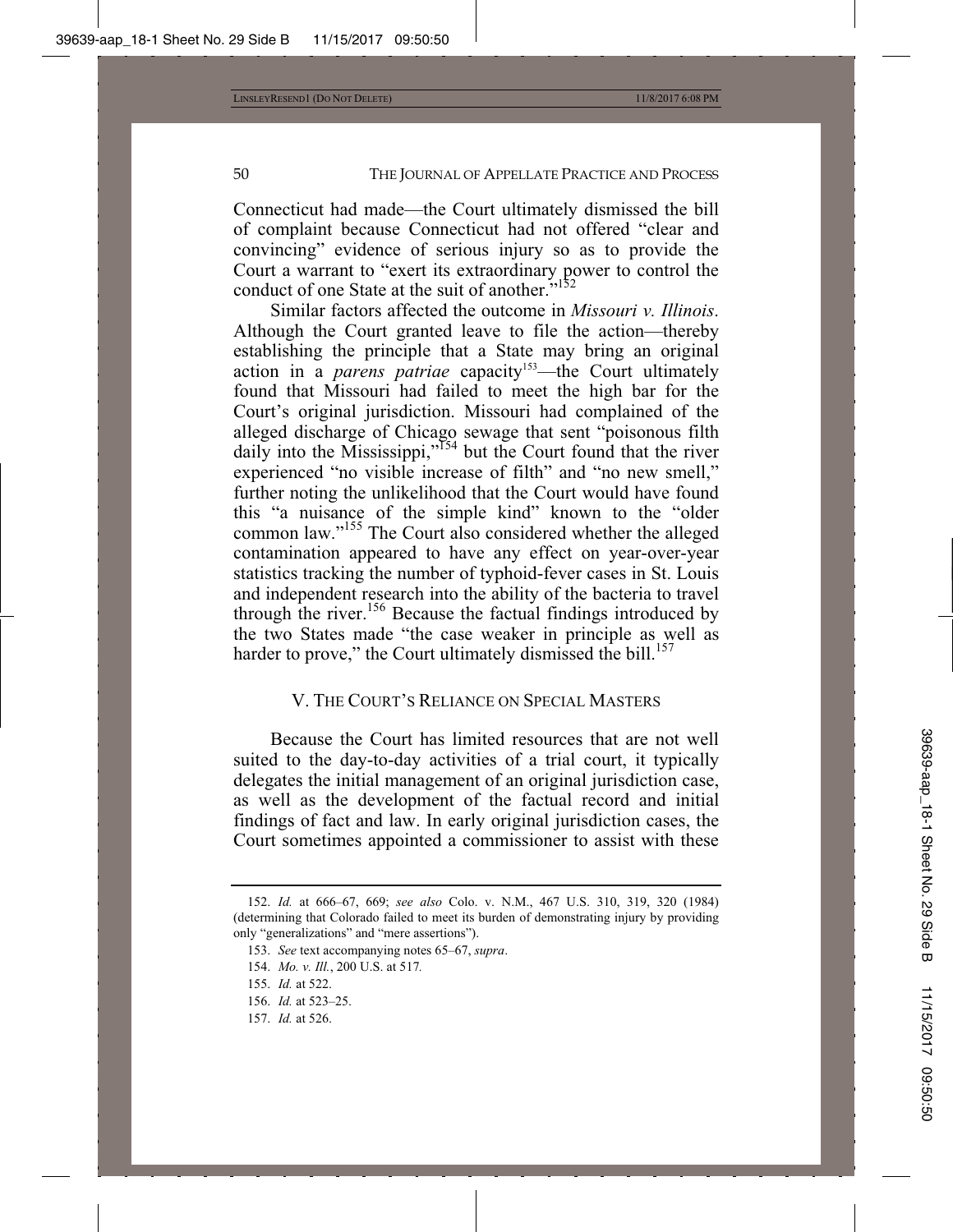duties, $158$  including by taking testimony from witnesses.<sup>159</sup> In the nineteenth and early twentieth centuries, the Court appointed commissioners to assume the task of enforcing judicial decrees, specifically those involving state boundaries.<sup>160</sup>

Over the years, the Court expanded its use of third parties to assist in managing original cases. In 1908, the Court created the office of the Special Master, through which the Court could designate individual Special Masters for specific cases to assist its decisionmaking by making initial factual findings and legal conclusions.161 Since then, the scope of the authority wielded by Special Masters has expanded to include hearing evidence, developing the case record, and issuing a report to the Court.<sup>162</sup> In so doing, a Special Master often interprets compacts and other relevant documents and precedents, and makes recommendations as to any appropriate disposition or relief.<sup>163</sup> The Special Master also is authorized to "fix the time and conditions" for the filing of pleadings, to direct proceedings and summon witnesses, and to issue subpoenas,  $164$  and to entertain motions and preside over trials.<sup>165</sup> In some cases, a Special Master may take years to prepare a case for review by the Court, amassing a substantial and lengthy record, including expert testimony on technical or scientific matters.166 In the seminal original jurisdiction case of *Arizona v. California*, the litigation lasted for decades and the trial lasted for two vears.<sup>167</sup>

163. *See e.g.*, Okla. v. N.M., 501 U.S. 221, 221 (1991) (remanding to Master for further proceedings to be followed by recommendations on the merits).

164. *See e.g.*, Neb. v. Iowa, 379 U.S. 996, 996 (1965) (describing authority given to the Special Master and allowing him to recover expenses)*.*

165. *See*, *e.g.*, Ariz. v. Cal., 466 U.S. 144, 144 (1984) (approving Special Master's recommendation that additional parties be permitted to intervene).

166. *See, e.g.*, N.J. v. Del., 552 U.S. 597, 608 (2008) (observing that the Special Master "carefully considered nearly 6,500 pages of materials presented by the parties").

167. Ariz. v. Cal., 373 U.S. 546, 551 (1963) (noting that, in the course of the two-year trial, "340 witnesses were heard orally or by deposition, thousands of exhibits were received, and 25,000 pages of transcript were filled"); *see also* Ariz. v. Cal., 531 U.S. 1

<sup>158.</sup> *See*, *e.g.*, Vanstophorst v. Maryland, 2 U.S. 401, 401 (1791) (appointing commissioners in the first original jurisdiction case filed in the Supreme Court).

<sup>159.</sup> *See id.* (indicating that the commissioners were to "examine witnesses in Holland").

<sup>160.</sup> *See* Carstens, *supra* note 29, at 643.

<sup>161.</sup> *See* Va. v. W. Va., 209 U.S. 514, 534–37 (1908) (ordering that case be referred to a Special Master to report factual findings to the Court).

<sup>162.</sup> *See, e.g.*, Vt. v. N.H., 282 U.S. 796, 796 (1930).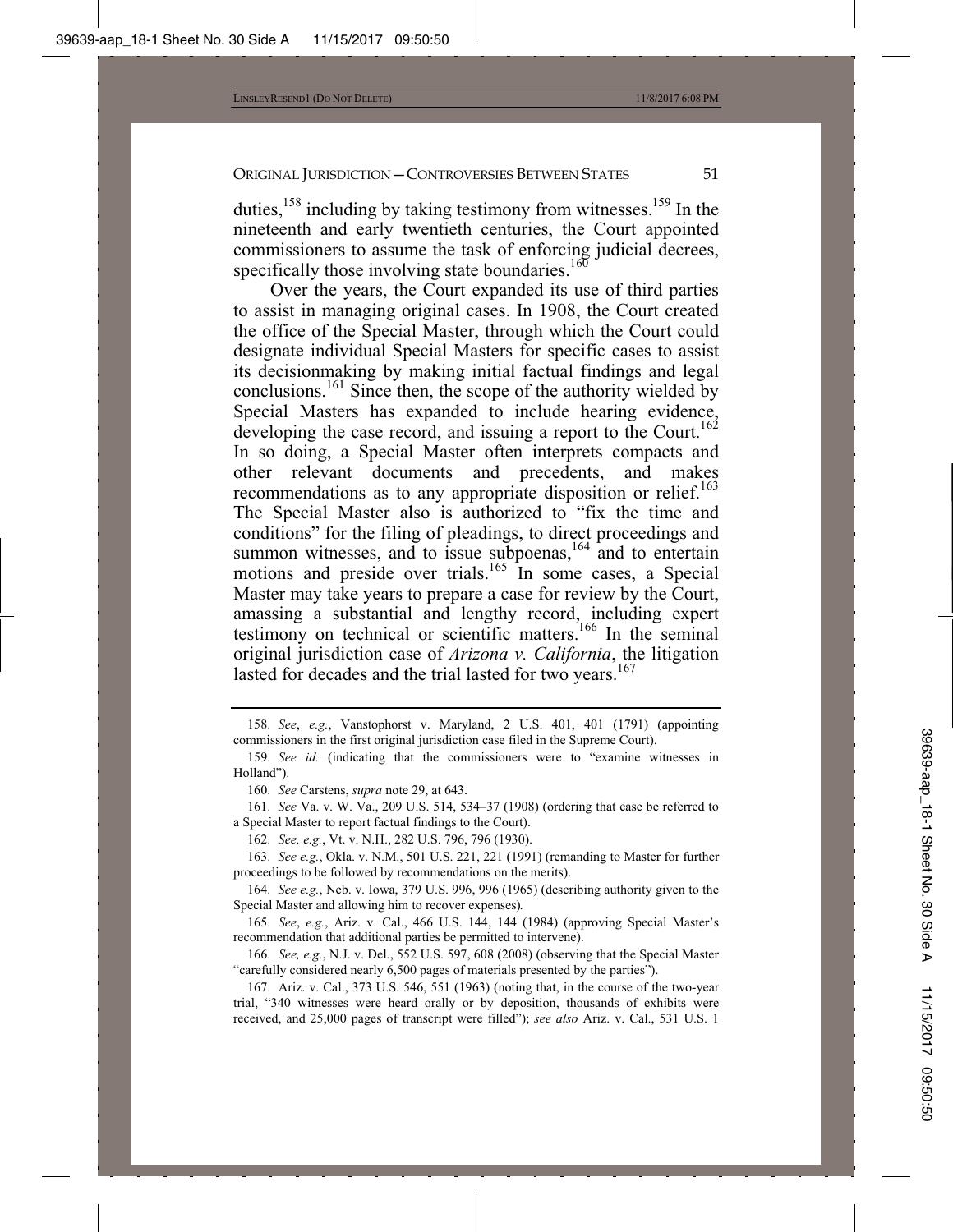After collecting the evidence and examining the applicable law, the Special Master prepares and submits a report of findings, conclusions, and recommendations to the Court for *de novo* review.168 Any party to the action may challenge the Special Master's report by filing exceptions to all or part of the findings,<sup>169</sup> a process that requires the parties to select their strongest available arguments. $170$  The Court may sustain or overrule the exceptions and either reject or adopt the Special Master's report in whole or in part. The Court also may remand the case to the Special Master to take additional evidence.<sup>171</sup> And although the Court has no obligation to defer to any aspect of the Special Master's report, certainly there have been cases where the Court has appeared to do so.<sup>172</sup>

Some commentators have criticized aspects of the Court's use of Special Masters, including the lack of transparency in the process by which Special Masters are appointed, the impropriety of deference to decisionmakers who are not subject to the Constitutional appointment process, and the absence of rules governing the manner in which Special Masters conduct

169. *See, e.g.*, U.S. v. La., 485 U.S. 88, 89 (1988) (overruling exceptions by the State of Mississippi that would have expanded the scope of the litigation); Stuart A. Raphael, *Practical Considerations in Original Action Litigation:* Virginia v. Maryland *and* New Jersey v. Delaware, 12 WYO. L. REV. 15, 22 (2012) (noting that, in light of word limits on exceptions, "a state that loses an argument before the Special Master may be forced to abandon it when choosing the best issues to raise on exceptions"); *see also id.* at 22–23 (discussing consequences of issue choice and assessing outcome in an illustrative case).

170. One group of commentators has observed that the standard appointment order for a Special Master authorizes "fairly extensive powers," including broad discretion in "conduct[ing] the proceedings." Jeffrey L. Bleich et al., *Supreme Court Watch: Very Special Masters—Handling the Supreme Court's Original Jurisdiction Cases*, 35 S.F. ATT'Y 45, 47–48 (2009).

171. *See Okla. v. N.M.*, 501 U.S. at 221.

172. In *Virginia v. Maryland* and *New Jersey v. Delaware*, for example, the Court appointed the same Special Master. *See N.J. v. Del.*, 552 U.S. at 617 (referring to Special Master Ralph I. Lancaster, Jr.); Va. v. Md., 540 U.S. 56, 64 (2003) (same). The Special Master analyzed and reconciled the differences in the two cases in his recommendations, which the Court found persuasive, noting that "both original actions were referred to" Mr. Lancaster in his capacity as Special Master. *N.J. v. Del.*, 552 U.S. at 617.

<sup>(2000) (</sup>entering final supplemental decree filed after motion to re-open was granted in Ariz. v. Cal., 493 U.S. 866 (1989)).

<sup>168.</sup> *See, e.g.*, *Vt. v. N.H.*, 282 U.S. at 796 (indicating that any "findings, conclusions, and recommendations of the special master shall be subject to consideration, revision, or approval by the Court").